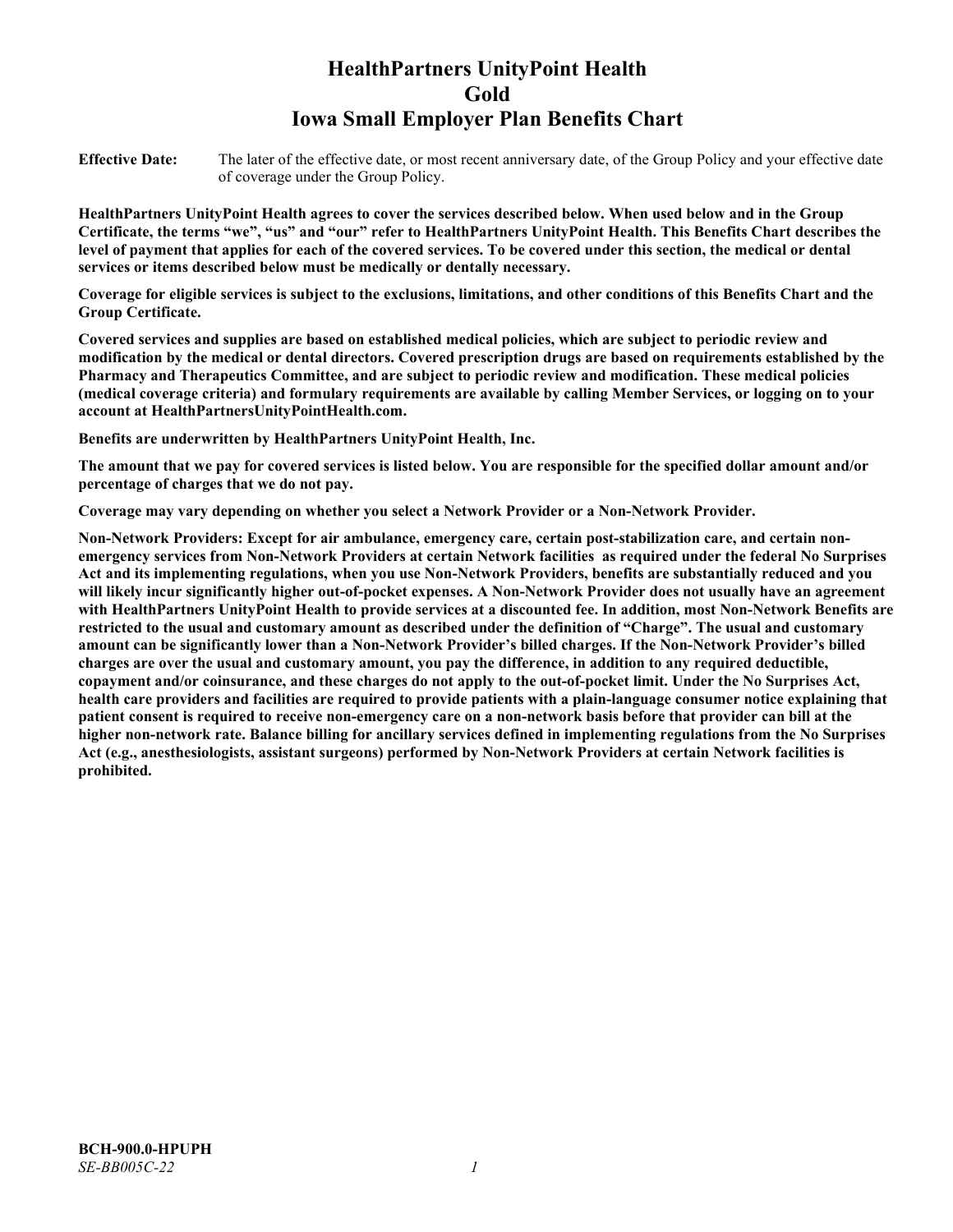# **These definitions apply to this Benefits Chart. They also apply to the Group Certificate.**

| <b>Biosimilar drug:</b> | A prescription drug, approved by the Food and Drug Administration (FDA), that the FDA has<br>determined is biosimilar to and interchangeable with a biological brand name drug. Biosimilar<br>drugs are not considered generic drugs and are not covered under the generic drug benefit.                                                                                                                                                                                                                                                                                                                                           |
|-------------------------|------------------------------------------------------------------------------------------------------------------------------------------------------------------------------------------------------------------------------------------------------------------------------------------------------------------------------------------------------------------------------------------------------------------------------------------------------------------------------------------------------------------------------------------------------------------------------------------------------------------------------------|
| <b>Brand name drug:</b> | A prescription drug, approved by the Food and Drug Administration (FDA), that is<br>manufactured, sold, or licensed for sale under a trademark by the pharmaceutical company that<br>originally researched and developed the drug. Brand name drugs have the same active-ingredient<br>formula as the generic version of the drug. However, generic drugs are manufactured and sold by<br>other drug manufacturers and are generally not available until after the patent on the brand name<br>drug has expired. A few brand name drugs may be covered at the generic drug benefit level if<br>this is indicated on the formulary. |
| Calendar year:          | This is the 12-month period beginning 12:01 A.M. central time, on January 1, and ending 12:00<br>A.M. central time of the next following December 31.                                                                                                                                                                                                                                                                                                                                                                                                                                                                              |
| Charge:                 | For covered services delivered by participating Network Providers, is the provider's discounted<br>charge for a given medical/surgical service, procedure or item.                                                                                                                                                                                                                                                                                                                                                                                                                                                                 |
|                         | For covered services delivered by Non-Network providers, a contracted rate may apply if such<br>arrangement is available to HealthPartners UnityPoint Health.                                                                                                                                                                                                                                                                                                                                                                                                                                                                      |
|                         | For the Usual and Customary Charge for covered services delivered by Non-Network Providers,<br>our payment is calculated using one of the following options to be determined at the discretion of<br>HealthPartners UnityPoint Health: 1) a percentage of the Medicare fee schedule; 2) a comparable<br>schedule if the service is not on the Medicare fee schedule; or 3) a commercially reasonable rate<br>for such service.                                                                                                                                                                                                     |
|                         | The usual and customary charge is the maximum amount allowed that we consider in the<br>calculation of the payment of charges incurred for certain covered services. You must pay for<br>any charges above the usual and customary charge, and they do not apply to the out-of-pocket<br>limit.                                                                                                                                                                                                                                                                                                                                    |
|                         | A charge is incurred for covered ambulatory medical and surgical services, on the date the<br>service or item is provided. A charge is incurred for covered inpatient services, on the date of<br>admission to a hospital. To be covered, a charge must be incurred on or after your effective date<br>and on or before the termination date.                                                                                                                                                                                                                                                                                      |
| Copayment/coinsurance:  | The specified dollar amount, or percentage, of charges incurred for covered services, which we<br>do not pay, but which you must pay, each time you receive certain medical services, procedures<br>or items. Our payment for those covered services or items begins after the copayment or<br>coinsurance is satisfied. Covered services or items requiring a copayment or coinsurance are<br>specified in this Benefits Chart.                                                                                                                                                                                                   |
|                         | For services provided by a Network Provider:                                                                                                                                                                                                                                                                                                                                                                                                                                                                                                                                                                                       |
|                         | An amount which is listed as a flat dollar copayment is applied to a Network Provider's<br>discounted charges for a given service. However, if the Network Provider's discounted charge<br>for a service or item is less than the flat dollar copayment, you will pay the Network Provider's<br>discounted charge. An amount which is listed as a percentage of charges or coinsurance is based<br>on the Network Provider's discounted charges, calculated at the time the claim is processed,<br>which may include an agreed upon fee schedule rate for case rate or withhold arrangements.                                      |
|                         | For services provided by a Non-Network Provider:                                                                                                                                                                                                                                                                                                                                                                                                                                                                                                                                                                                   |
|                         | Any copayment or coinsurance is applied to the lesser of the provider's charges or the usual and<br>customary charge for a service.                                                                                                                                                                                                                                                                                                                                                                                                                                                                                                |
|                         | A copayment or coinsurance is due at the time a service is provided, or when billed by the<br>provider.                                                                                                                                                                                                                                                                                                                                                                                                                                                                                                                            |
|                         |                                                                                                                                                                                                                                                                                                                                                                                                                                                                                                                                                                                                                                    |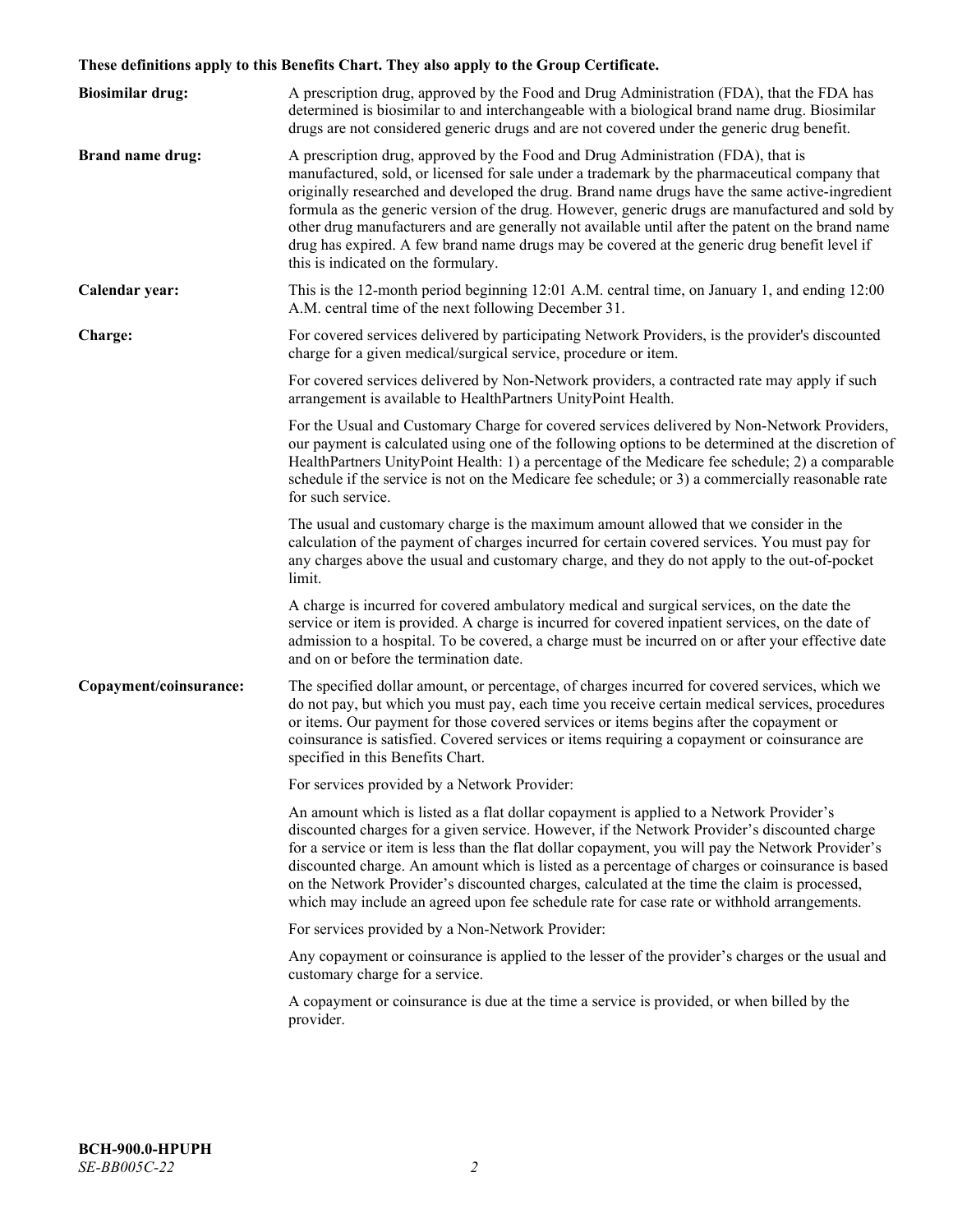| Deductible:               | The specified dollar amount of charges incurred for covered services, which we do not pay, but<br>an enrollee or a family has to pay first in a calendar year. Our payment for those services or items<br>begins after the deductible is satisfied. For Network Providers, the amount of the charges that<br>apply to the deductible are based on the Network Provider's discounted charges, calculated at the<br>time the claim is processed, which may include an agreed upon fee schedule rate for case rate or<br>withhold arrangements. For Non-Network Providers, the amount of charges that apply to the<br>deductible are the lesser of the provider's charges or the usual and customary charge for a<br>service. |
|---------------------------|----------------------------------------------------------------------------------------------------------------------------------------------------------------------------------------------------------------------------------------------------------------------------------------------------------------------------------------------------------------------------------------------------------------------------------------------------------------------------------------------------------------------------------------------------------------------------------------------------------------------------------------------------------------------------------------------------------------------------|
|                           | Any amounts paid or reimbursed by a third party, including but not limited to: point of service<br>rebates, manufacturer coupons, manufacturer debit cards or other forms of direct reimbursement<br>to an insured for a product or service, will not apply toward your deductible, to the extent<br>permitted under state and federal law.                                                                                                                                                                                                                                                                                                                                                                                |
|                           | Your plan has an embedded deductible. This means once an insured meets the individual<br>deductible, the plan begins paying benefits for that person. If two or more members of the family<br>meet the family deductible, the plan begins paying benefits for all members of the family,<br>regardless of whether each insured has met the individual deductible. However, an insured may<br>not contribute more than the individual deductible toward the family deductible.                                                                                                                                                                                                                                              |
|                           | All services are subject to the deductible, unless otherwise indicated below in this Benefits Chart.                                                                                                                                                                                                                                                                                                                                                                                                                                                                                                                                                                                                                       |
| Formulary:                | This is a current list, which may be revised from time to time, of prescription drugs, medications,<br>equipment and supplies covered by us as indicated in this Benefits Chart which are covered at the<br>highest benefit level. Some drugs on the formulary may require prior authorization to be covered<br>as formulary drugs. The formulary, and information on drugs that require prior authorization, are<br>available by calling Member Services, or logging on to your account at<br>HealthPartnersUnityPointHealth.com.                                                                                                                                                                                         |
| Generic drug:             | A prescription drug, approved by the Food and Drug Administration (FDA) that the FDA has<br>determined is comparable to a brand name drug product in dosage form, strength, route of<br>administration, quality, intended use and documented bioequivalence. Generally, generic drugs<br>cost less than brand name drugs. Some brand name drugs may be covered at the generic drug<br>benefit level if this is indicated on the formulary.                                                                                                                                                                                                                                                                                 |
| Lifetime maximum benefit: | The specified coverage limit actually paid by us for services and/or charges incurred by you for a<br>given procedure or diagnosis. Payment of benefits under this Benefits Chart ceases when that<br>lifetime maximum benefit is reached. You have to pay for any subsequent charges. Essential<br>health benefits are not subject to any lifetime maximums.                                                                                                                                                                                                                                                                                                                                                              |
| Non-formulary drug:       | This is a prescription drug, approved by the Food and Drug Administration (FDA), that is not on<br>the formulary, is medically necessary and is not investigative or otherwise excluded under the<br>Certificate.                                                                                                                                                                                                                                                                                                                                                                                                                                                                                                          |
| Out-of-pocket expenses:   | You pay the specified copayments/coinsurance and deductibles applicable for particular services,<br>subject to the out-of-pocket limits described below. These amounts are in addition to the monthly<br>premium payments.                                                                                                                                                                                                                                                                                                                                                                                                                                                                                                 |
| Out-of-pocket limit:      | You pay the copayments/coinsurance and deductibles for covered services, to the individual or<br>family out-of-pocket limits. Thereafter we cover 100% of charges incurred for all other covered<br>services, for the rest of the calendar year. You pay amounts greater than the out-of-pocket limits<br>if you exceed any lifetime maximum benefit or any visit or day limits. Essential health benefits<br>are not subject to any lifetime maximums.                                                                                                                                                                                                                                                                    |
|                           | Non-Network Benefits above the usual and customary charge (see definition of charge above) do<br>not apply to the out-of-pocket limit.                                                                                                                                                                                                                                                                                                                                                                                                                                                                                                                                                                                     |
|                           | Non-Network Benefits for transplant surgery do not apply to the out-of-pocket limit.                                                                                                                                                                                                                                                                                                                                                                                                                                                                                                                                                                                                                                       |
|                           | Any amounts paid or reimbursed by a third party, including but not limited to: point of service<br>rebates, manufacturer coupons, manufacturer debit cards or other forms of direct reimbursement<br>to an insured for a product or service, will not apply as an out-of-pocket expense, to the extent<br>permitted under state and federal law.                                                                                                                                                                                                                                                                                                                                                                           |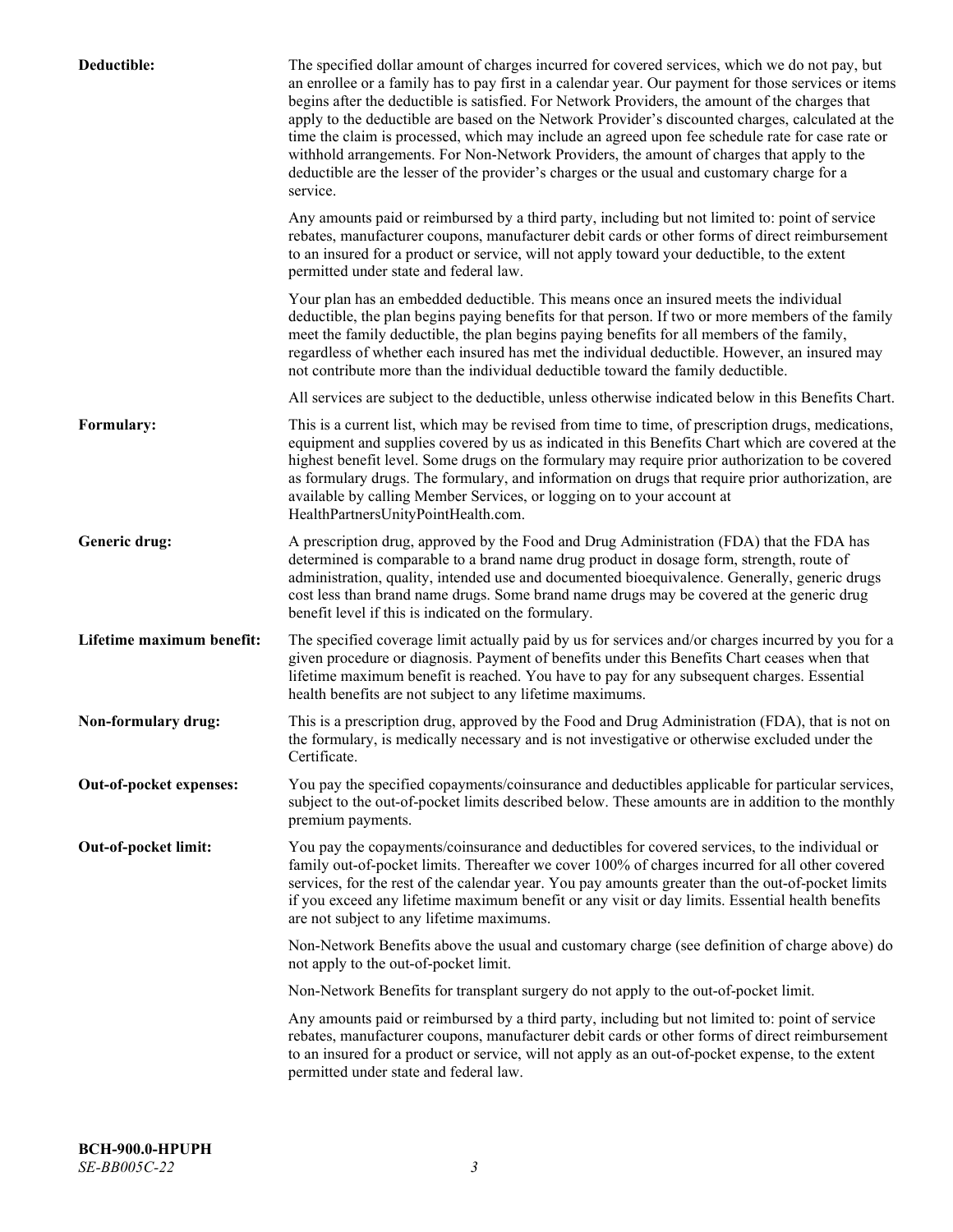You are responsible to keep track of the out-of-pocket expenses. Contact our Member Services department for assistance in determining the amount paid by the enrollee for specific eligible services received. Claims for reimbursement under the out-of-pocket limit provisions are subject to the same time limits and provisions described under the "Claims Provisions" section of the Certificate. **Specialty drug list:** This is a current list, which may be revised from time to time, of prescription drugs, medications, equipment and supplies, which are typically bio-pharmaceuticals. The purpose of a specialty drug list is to facilitate enhanced monitoring of complex therapies used to treat specific conditions. Specialty drugs are covered by us as indicated in this Benefits Chart. The specialty drug list is available by calling Member Services, or logging on to your account at [HealthPartnersUnityPointHealth.com.](https://www.healthpartnersunitypointhealth.com/)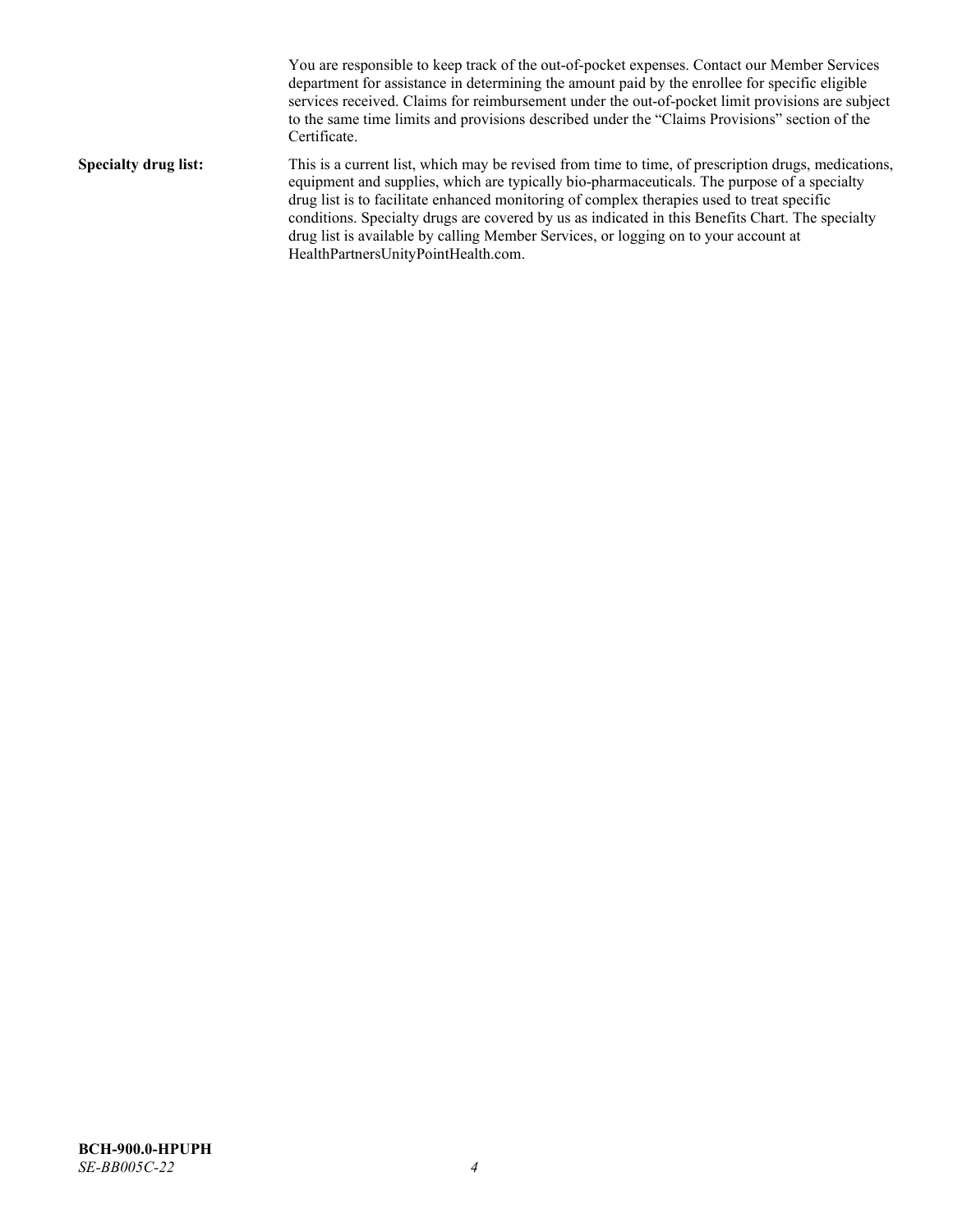# **DEDUCTIBLES, OUT-OF-POCKET LIMITS AND LIFETIME MAXIMUMS**

### **Individual calendar year deductible**

| <b>Network Benefits</b> | <b>Non-Network Benefits</b> |
|-------------------------|-----------------------------|
| \$500                   | \$10,000                    |

### **Family calendar year deductible**

| <b>Network Benefits</b> | <b>Non-Network Benefits</b> |
|-------------------------|-----------------------------|
| \$1,000                 | \$20,000                    |

Separate deductibles must be satisfied under the Network Benefits and Non-Network Benefits.

Your plan has an embedded deductible. This means once an insured meets the individual deductible, the plan begins paying benefits for that person. If two or more members of the family meet the family deductible, the plan begins paying benefits for all members of the family, regardless of whether each insured has met the individual deductible. However, an insured may not contribute more than the individual deductible toward the family deductible.

Any amounts paid or reimbursed by a third party, including but not limited to: point of service rebates, manufacturer coupons, manufacturer debit cards or other forms of direct reimbursement to an insured for a product or service, will not apply toward your deductible, to the extent permitted under state and federal law.

### **Individual calendar year out-of-pocket limit**

| <b>Network Benefits</b> | <b>Non-Network Benefits</b> |
|-------------------------|-----------------------------|
| \$6,600                 | \$30,000                    |

### **Family calendar year out-of-pocket limit**

| <b>Network Benefits</b> | <b>Non-Network Benefits</b> |
|-------------------------|-----------------------------|
| \$13,200                | \$60,000                    |

Separate out-of-pocket limits must be satisfied under the Network Benefits and Non-Network Benefits.

Non-Network Benefits above the usual and customary charge will not apply toward the individual or family out-of-pocket limit.

Non-Network Benefits for transplant surgery do not apply to the out-of-pocket limit.

Any amounts paid or reimbursed by a third party, including but not limited to: point of service rebates, manufacturer coupons, manufacturer debit cards or other forms of direct reimbursement to an insured for a product or service, will not apply as an out-ofpocket expense, to the extent permitted under state and federal law.

### **Lifetime maximum benefit for bariatric surgery**

| <b>Network Benefits</b> | <b>Non-Network Benefits</b> |
|-------------------------|-----------------------------|
| <sup>I</sup> Inlimited. | \$5,000                     |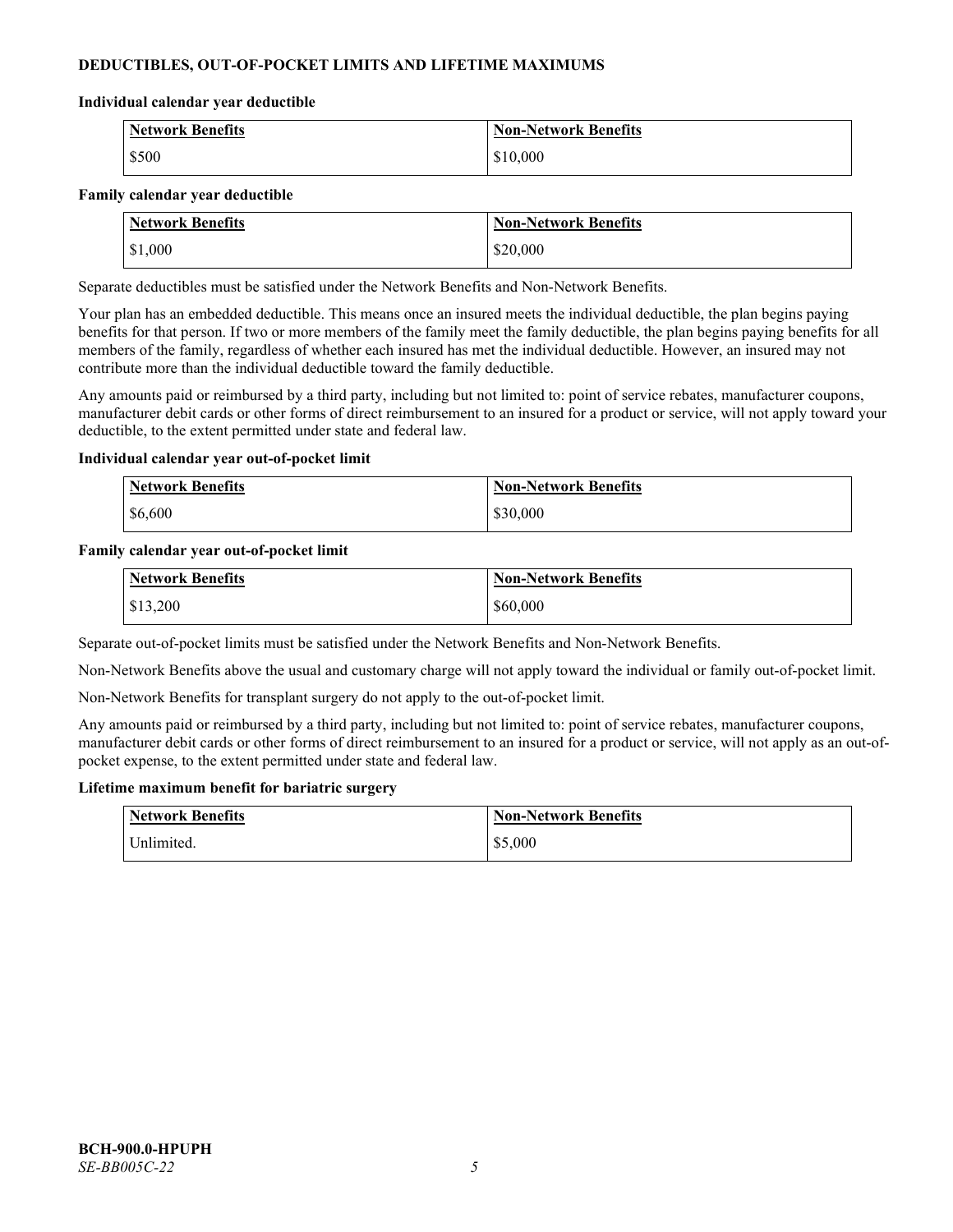# **AMBULANCE AND MEDICAL TRANSPORTATION**

### **Covered Services:**

We cover ambulance and medical transportation for medical emergencies.

We also cover medically necessary, non-emergency ground and air medical transportation if it meets our coverage criteria.

Under the No Surprises Act, non-network air ambulance providers may not bill patients for more than their cost-sharing responsibility for the corresponding Network service.

Covered services and supplies are based on established medical policies, which are subject to periodic review and modification by the medical or dental directors. These medical policies (medical coverage criteria) and applicable prior authorization requirements are available by calling Member Services, or logging on to your account at [HealthPartnersUnityPointHealth.com.](https://www.healthpartnersunitypointhealth.com/)

| <b>Network Benefits</b>      | <b>Non-Network Benefits</b> |
|------------------------------|-----------------------------|
| 70% of the charges incurred. | See Network Benefits.       |

### **Not Covered:**

See "Services Not Covered" in the Group Certificate.

# **BEHAVIORAL HEALTH SERVICES**

### **Covered Services:**

Covered services are based on established medical policies, which are subject to periodic review and modification by the medical directors. These medical policies (medical coverage criteria) are available by calling Member Services, or logging on to your account at [HealthPartnersUnityPointHealth.com.](https://www.healthpartnersunitypointhealth.com/)

### **Mental health services**

We cover services for mental health diagnoses as described in the Diagnostic and Statistical Manual of Mental Disorders – Fifth Edition (DSM-5) (most recent edition).

**Outpatient services including intensive outpatient and day treatment services:** We cover medically necessary outpatient professional mental health services for evaluation, crisis intervention, and treatment of mental health disorders.

A comprehensive diagnostic assessment will be used as the basis for a determination by a mental health professional, concerning the appropriate treatment and the extent of services required.

Outpatient services we cover for a diagnosed mental health condition include the following:

- Individual, group, family, and multi-family therapy;
- Medication management provided by a physician, certified nurse practitioner, or physician's assistant;
- Psychological testing services for the purposes of determining the differential diagnoses and treatment planning for patients currently receiving behavioral health services;
- Day treatment and intensive outpatient services in a licensed program;
- Partial hospitalization services in a licensed hospital or community mental health center;
- Psychotherapy and nursing services provided in the home if authorized by us; and
- Treatment for gender dysphoria.

| <b>Network Benefits</b>                                                                                                               | <b>Non-Network Benefits</b>  |
|---------------------------------------------------------------------------------------------------------------------------------------|------------------------------|
| 100% of the charges incurred, subject to your<br>copayment of \$50 per visit.<br>Deductible does not apply.                           | 50% of the charges incurred. |
| For family therapy, only one copayment will be<br>charged, regardless of the number of insureds primarily<br>involved in the therapy. |                              |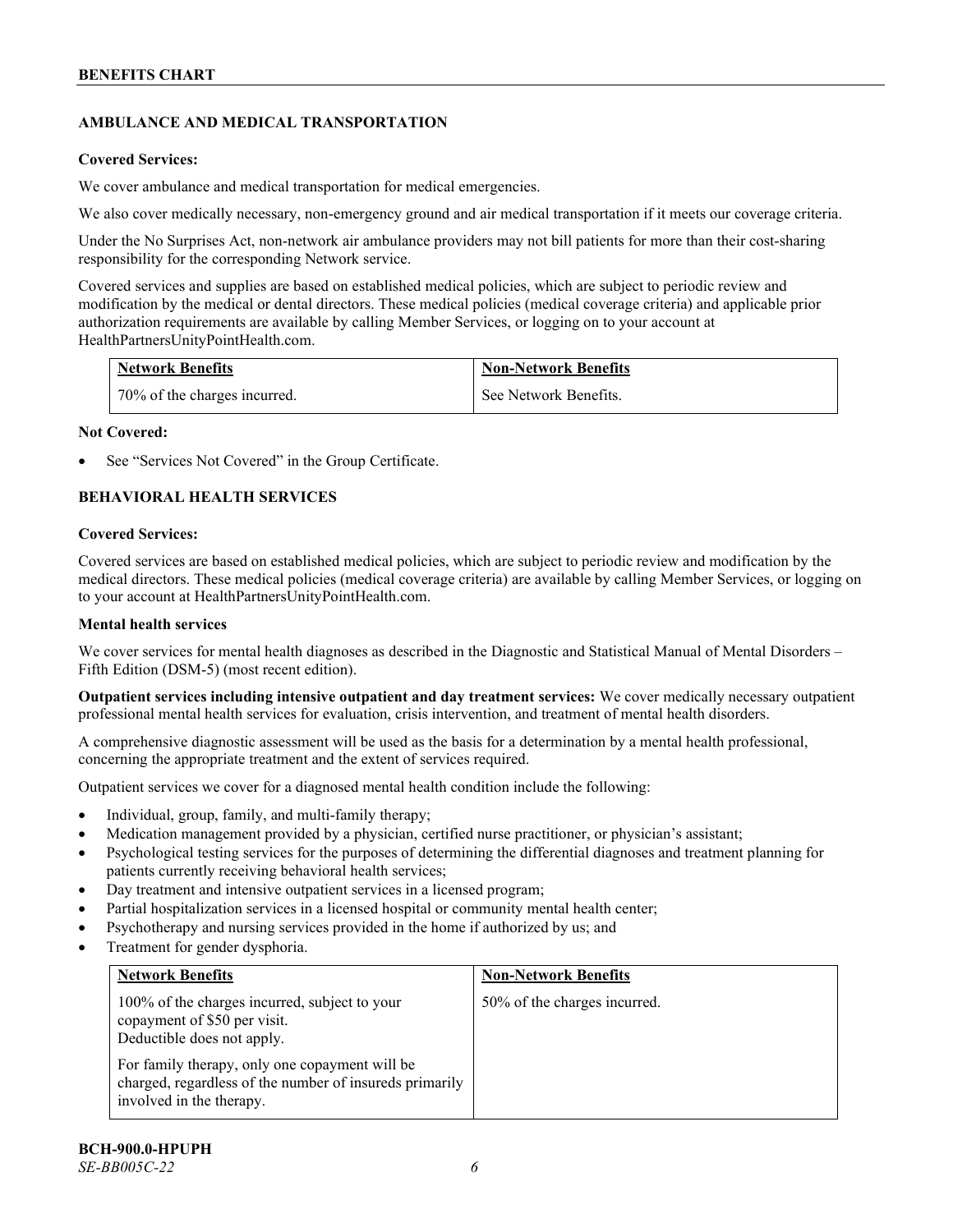# **Group therapy**

| <b>Network Benefits</b>                                                                                     | <b>Non-Network Benefits</b>  |
|-------------------------------------------------------------------------------------------------------------|------------------------------|
| 100% of the charges incurred, subject to your<br>copayment of \$25 per visit.<br>Deductible does not apply. | 50% of the charges incurred. |

### **Inpatient services, including mental health residential treatment services:** We cover the following:

- Medically necessary inpatient services in a hospital and professional services for treatment of mental health disorders. Medical stabilization is covered under inpatient hospital services in the "Hospital and Skilled Nursing Facility Services" section; and
- Medically necessary mental health residential treatment services. This care must be authorized by us and provided by a hospital or residential behavioral health treatment facility licensed by the local state or Department of Health and Human Services. Services not covered under this benefit include halfway houses, group homes, extended care facilities, shelter services, correctional services, detention services, transitional services, group residential services, foster care services and wilderness programs.

| <b>Network Benefits</b>      | <b>Non-Network Benefits</b>  |
|------------------------------|------------------------------|
| 70% of the charges incurred. | 50% of the charges incurred. |

### **Substance use disorder (SUD) services**

We cover medically necessary services for assessments by a licensed alcohol and drug counselor and treatment of substance use disorders as defined in the latest edition of the DSM-5.

**Outpatient services, including intensive outpatient and day treatment services:** We cover medically necessary outpatient professional services for the diagnosis and treatment of substance use disorder. Substance use disorder treatment services must be provided by a program licensed by the local Department of Health and Human Services.

Outpatient services we cover for a diagnosed substance use disorder include the following:

- Individual, group, family, and multi-family therapy provided in an office setting;
- Opiate replacement therapy including methadone and buprenorphine treatment; and
- Day treatment and intensive outpatient services in a licensed program.

| <b>Network Benefits</b>                                                                                                               | <b>Non-Network Benefits</b>  |
|---------------------------------------------------------------------------------------------------------------------------------------|------------------------------|
| 100% of the charges incurred, subject to your<br>copayment of \$50 per visit.<br>Deductible does not apply.                           | 50% of the charges incurred. |
| For family therapy, only one copayment will be<br>charged, regardless of the number of insureds primarily<br>involved in the therapy. |                              |

**Inpatient services:** We cover the following:

- Medically necessary inpatient services in a hospital or primary residential treatment in a licensed substance use disorder treatment center. Primary residential treatment is an intensive residential treatment program of limited duration, typically 30 days or less.
- Services provided in a hospital that is licensed by the local state and accredited by Medicare; and
- Detoxification services in a hospital or community detoxification facility if it is licensed by the local Department of Health and Human Services.

| <b>Network Benefits</b>      | <b>Non-Network Benefits</b>  |
|------------------------------|------------------------------|
| 70% of the charges incurred. | 50% of the charges incurred. |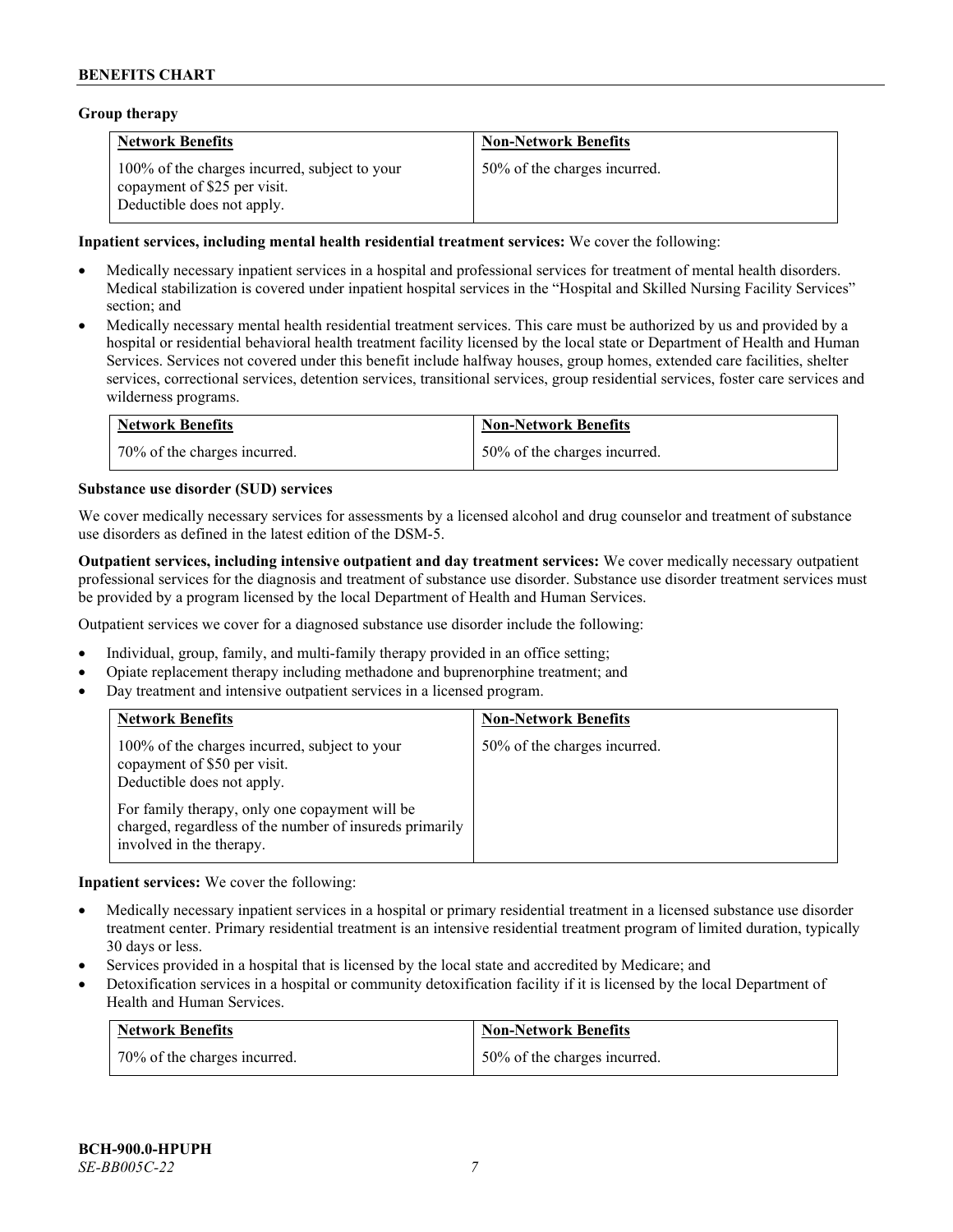# **Not Covered:**

See "Services Not Covered" in the Group Certificate.

# **CHIROPRACTIC SERVICES**

# **Covered Services:**

We cover chiropractic services for rehabilitative care. Chiropractic services are adjustments to any abnormal articulations of the human body, especially those of the spinal column, for the purpose of giving freedom of action to impinged nerves that may cause pain or deranged function.

Massage therapy which is performed in conjunction with other treatment/modalities by a chiropractor, is part of a prescribed treatment plan and is not billed separately is covered.

| <b>Network Benefits</b>                                                                                     | <b>Non-Network Benefits</b>  |
|-------------------------------------------------------------------------------------------------------------|------------------------------|
| 100% of the charges incurred, subject to your<br>copayment of \$50 per visit.<br>Deductible does not apply. | 50% of the charges incurred. |

# **Not Covered:**

- Massage therapy for the purpose of comfort or convenience of the insured.
- See "Services Not Covered" in the Group Certificate.

# **CLINICAL TRIALS**

# **Covered Services:**

We cover certain routine services if you participate in a Phase I, Phase II, Phase III or Phase IV clinical trial that is conducted in relation to the prevention, detection, or treatment of cancer or other life-threatening disease or condition as defined in the Affordable Care Act. We cover routine patient costs for services that would be eligible under this Benefits Chart if the service were provided outside of a clinical trial.

| <b>Network Benefits</b>                              | <b>Non-Network Benefits</b>                          |
|------------------------------------------------------|------------------------------------------------------|
| Coverage level is same as corresponding Network      | Coverage level is same as corresponding Non-Network  |
| Benefits, depending on type of service provided such | Benefits, depending on type of service provided such |
| as Office Visits for Illness or Injury, Inpatient or | as Office Visits for Illness or Injury, Inpatient or |
| Outpatient Hospital Services.                        | Outpatient Hospital Services.                        |

# **Not Covered:**

- The investigative item, device or service itself.
- Items or services that are provided solely to satisfy data collection and analysis needs and that are not used in the direct clinical management of the patient.
- A service that is clearly inconsistent with widely accepted and established standards of care for a particular diagnosis.
- See "Services Not Covered" in the Group Certificate.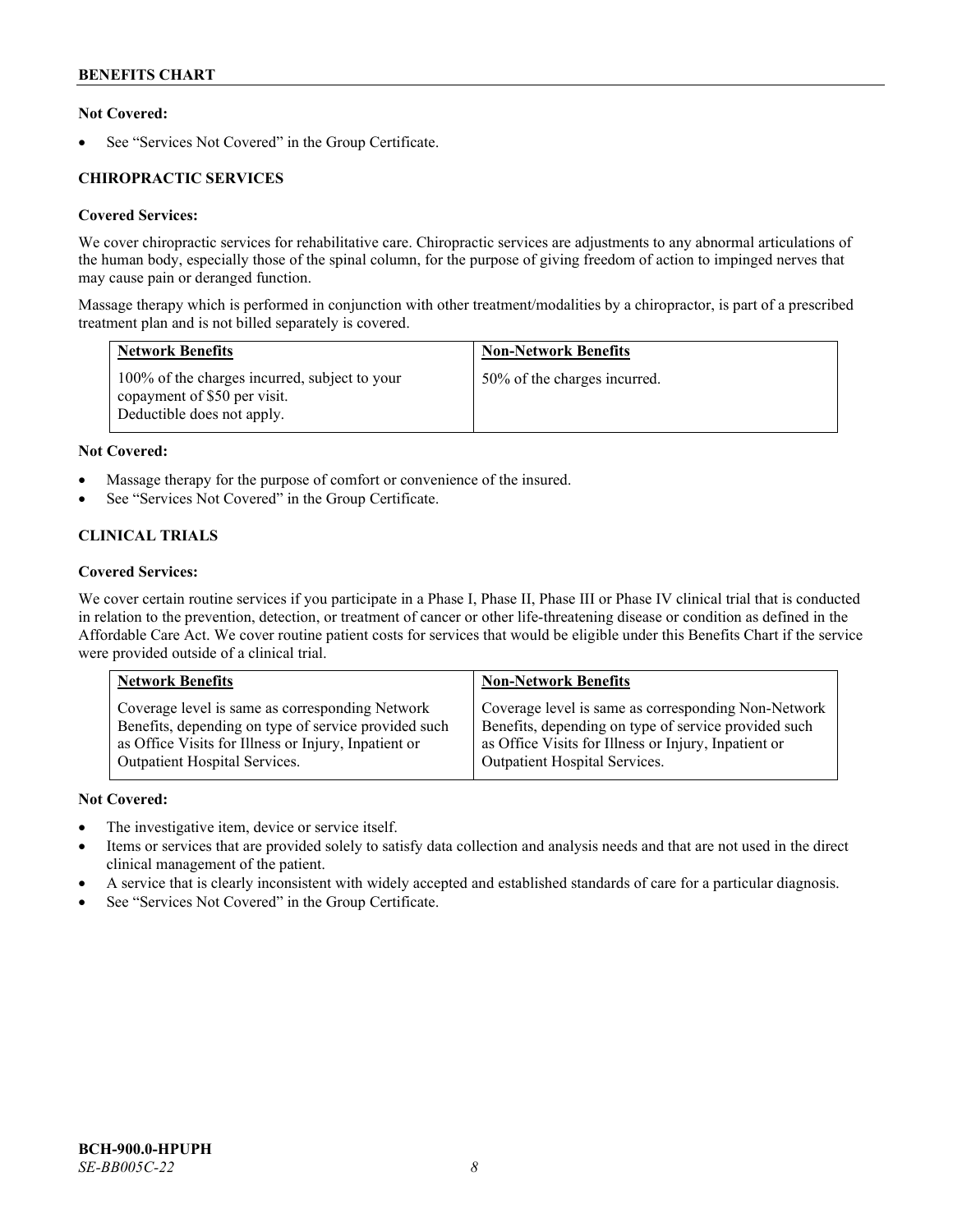# **DENTAL SERVICES**

### **Covered Services:**

We cover services as described below.

**Accidental dental services:** We cover dentally necessary services to treat and restore damage done to sound, natural, unrestored teeth as a result of an accidental injury. Coverage is for damage caused by external trauma to face and mouth only, not for cracked or broken teeth which result from biting or chewing. We cover restorations, root canals, crowns and replacement of teeth lost that are directly related to the accident in which the insured was involved. We cover initial exams, xrays, and palliative treatment including extractions, and other oral surgical procedures directly related to the accident. Subsequent treatment must be initiated within the specified timeframe and must be directly related to the accident. We do not cover restoration and replacement of teeth that are not "sound and natural" at the time of the accident.

Full mouth rehabilitation to correct occlusion (bite) and malocclusion (misaligned teeth not due to the accident) are not covered.

When an implant-supported dental prosthetic treatment is pursued, the accidental dental benefit will be applied to the prosthetic procedure. Benefits are limited to the amount that would be paid toward the placement of a removable dental prosthetic appliance that could be used in the absence of implant treatment. Care must be provided or pre-authorized by a network dentist.

| <b>Network Benefits</b>      | <b>Non-Network Benefits</b>  |
|------------------------------|------------------------------|
| 70% of the charges incurred. | 50% of the charges incurred. |

For all accidental dental services, treatment and/or restoration must be initiated within six months of the date of the injury. Coverage is limited to the initial course of treatment and/or initial restoration. Services must be provided within 24 months of the date of injury to be covered.

### **Medical referral dental services**

**Medically necessary outpatient dental services:** We cover medically necessary outpatient dental services. Coverage is limited to dental services required for treatment of an underlying medical condition, e.g., removal of teeth to complete radiation treatment for cancer of the jaw, cysts and lesions.

| <b>Network Benefits</b>                                                                                     | <b>Non-Network Benefits</b>  |
|-------------------------------------------------------------------------------------------------------------|------------------------------|
| 100% of the charges incurred, subject to your<br>copayment of \$50 per visit.<br>Deductible does not apply. | 50% of the charges incurred. |

**Medically necessary hospitalization and anesthesia for dental care:** We cover medically necessary hospitalization and anesthesia for dental care. This is limited to charges incurred by an insured who: (1) is a child under age five; (2) is severely disabled; (3) has a medical condition, and requires hospitalization or general anesthesia for dental care treatment; or (4) is a child between age five and 12 and care in dental offices has been attempted unsuccessfully and usual methods of behavior modification have not been successful, or when extensive amounts of restorative care, exceeding four appointments, are required. The requirement of a hospital setting must be due to an insured's underlying medical condition. Coverage is limited to facility and anesthesia charges. Anesthesia is covered in a hospital or a dental office. Oral surgeon/dentist professional fees are not covered. The following are examples, though not all-inclusive, of medical conditions which may require hospitalization for dental services: severe asthma, severe airway obstruction or hemophilia. Hospitalization required due to the behavior of the insured or due to the extent of the dental procedure is not covered.

| <b>Network Benefits</b>      | Non-Network Benefits         |
|------------------------------|------------------------------|
| 70% of the charges incurred. | 50% of the charges incurred. |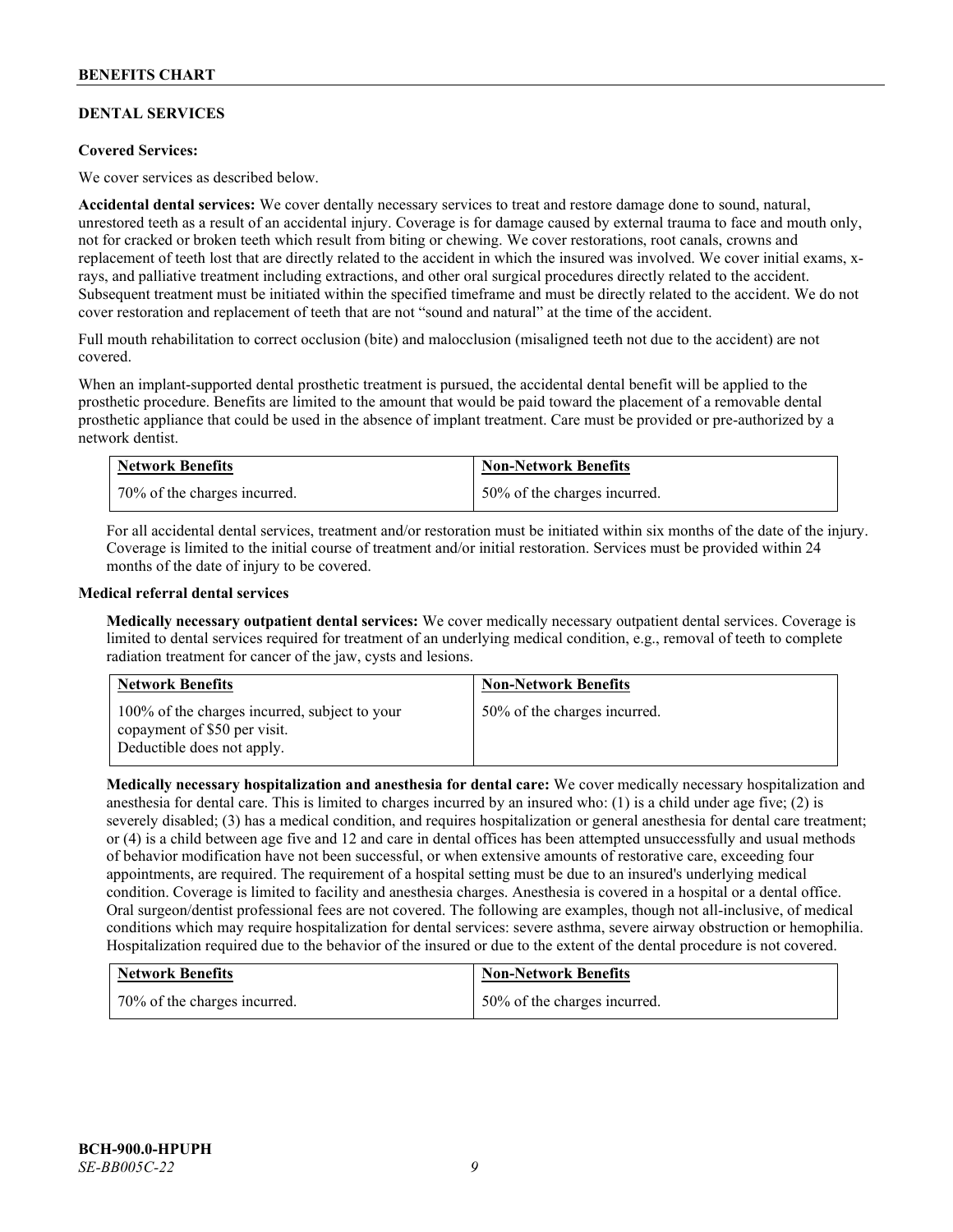**Medical complications of dental care:** We cover medical complications of dental care. Treatment must be medically necessary care and related to medical complications of non-covered dental care, including complications of the head, neck, or substructures.

| <b>Network Benefits</b>                                                                                     | <b>Non-Network Benefits</b>  |
|-------------------------------------------------------------------------------------------------------------|------------------------------|
| 100% of the charges incurred, subject to your<br>copayment of \$50 per visit.<br>Deductible does not apply. | 50% of the charges incurred. |

**Oral surgery:** We cover oral surgery. Coverage is limited to treatment of medical conditions requiring oral surgery, such as treatment of oral neoplasm, non-dental cysts, fracture of the jaws, trauma of the mouth and jaws, and any other oral surgery procedures provided as medically necessary dental services.

| <b>Network Benefits</b>                                                                                     | <b>Non-Network Benefits</b>  |
|-------------------------------------------------------------------------------------------------------------|------------------------------|
| 100% of the charges incurred, subject to your<br>copayment of \$50 per visit.<br>Deductible does not apply. | 50% of the charges incurred. |

**Treatment of cleft lip and cleft palate of a dependent child:** We cover treatment of cleft lip and cleft palate of a dependent child to age 26, including orthodontic treatment and oral surgery directly related to the cleft. Benefits are limited to inpatient or outpatient expenses arising from medical and dental treatment that was scheduled or initiated prior to the dependent turning age 19. Dental services which are not required for the treatment of cleft lip or cleft palate are not covered. If a dependent child covered under the Certificate is also covered under a dental plan which includes orthodontic services, that dental plan shall be considered primary for the necessary orthodontic services. Oral appliances are subject to the same copayment, conditions and limitations as durable medical equipment.

| <b>Network Benefits</b>                                                                                     | <b>Non-Network Benefits</b>  |
|-------------------------------------------------------------------------------------------------------------|------------------------------|
| 100% of the charges incurred, subject to your<br>copayment of \$50 per visit.<br>Deductible does not apply. | 50% of the charges incurred. |

**Treatment of temporomandibular disorder (TMD) and craniomandibular disorder (CMD):** We cover surgical and nonsurgical treatment of temporomandibular disorder (TMD) and craniomandibular disorder (CMD), which is medically necessary care. Dental services which are not required to directly treat TMD or CMD are not covered.

| <b>Network Benefits</b>                                                                                     | <b>Non-Network Benefits</b>  |
|-------------------------------------------------------------------------------------------------------------|------------------------------|
| 100% of the charges incurred, subject to your<br>copayment of \$50 per visit.<br>Deductible does not apply. | 50% of the charges incurred. |

# **Not Covered:**

- Dental treatment, procedures or services not listed in this Benefits Chart.
- Accident related dental services if treatment is (1) provided to teeth which are not sound and natural, (2) to teeth which have been restored, (3) initiated beyond six months from the date of the injury, (4) received beyond the initial treatment or restoration or (5) received beyond 24 months from the date of injury.
- Oral surgery to remove wisdom teeth, except as stated in the pediatric dental amendment.
- Orthognathic treatment or procedures and all related services.
- See "Services Not Covered" in the Group Certificate.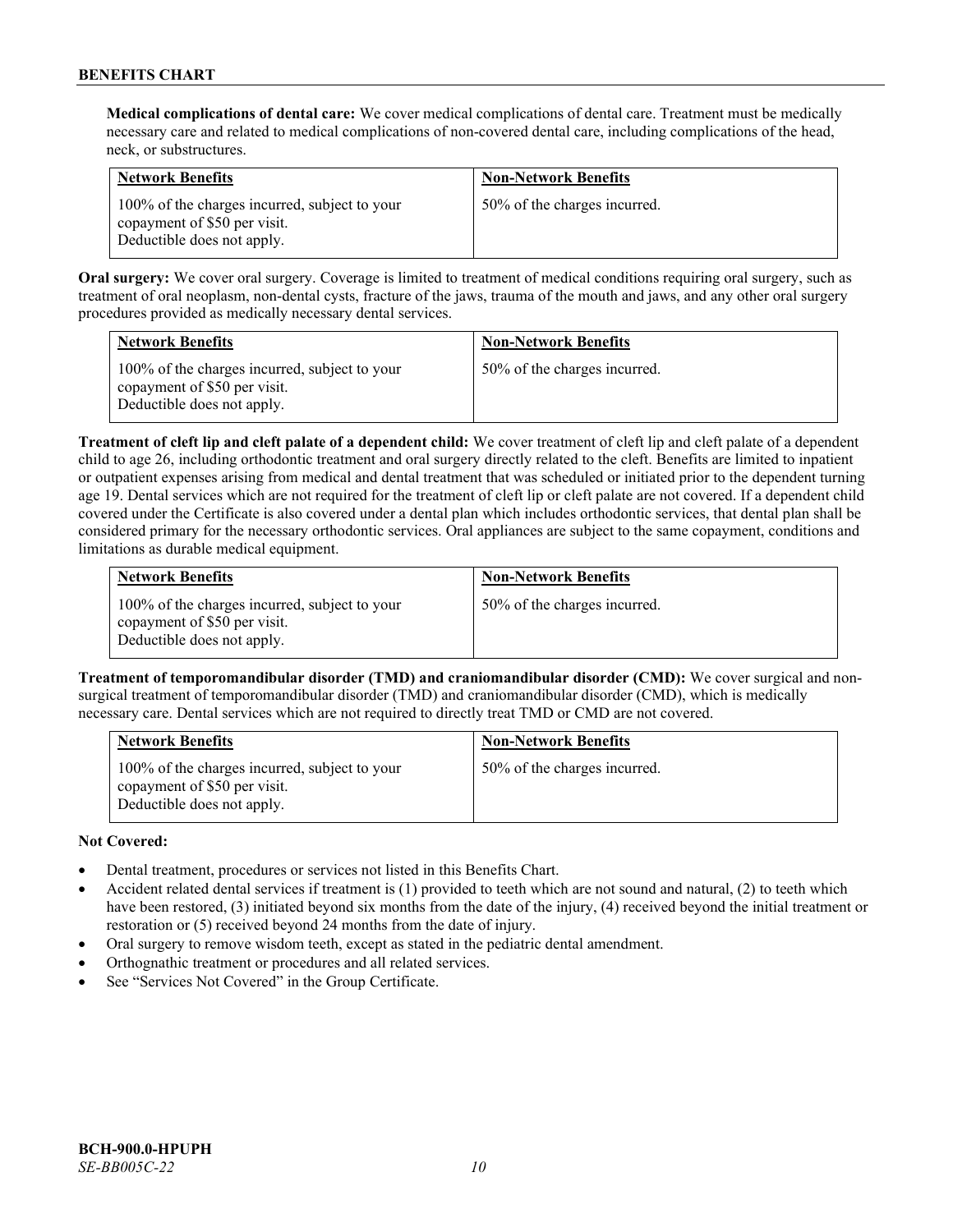# **DIABETES AND HYPERTENSION DISEASE MANAGEMENT PROGRAM**

# **Covered Services:**

If you meet criteria for coverage, you may qualify for the diabetes and/or hypertension disease management program.

The program covers group health coaching which focuses on weight loss, exercise, behavior modification and health education through Omada Health.

| Network Benefits                                            | <b>Non-Network Benefits</b> |
|-------------------------------------------------------------|-----------------------------|
| 100% of the charges incurred.<br>Deductible does not apply. | Not applicable.             |

### **Not Covered:**

See "Services Not Covered" in the Group Certificate.

# **DIABETIC EQUIPMENT AND SUPPLIES**

# **Covered Services:**

We cover physician prescribed medically appropriate and necessary drugs and supplies used in the management and treatment of diabetes for insureds with gestational, Type I or Type II diabetes including durable diabetic equipment and disposable supplies, as described below.

Certain items are only covered if your condition meets our coverage criteria and obtained through an authorized vendor. For more information on what we cover and any prior authorization requirements, call Member Services or log on to your account at [HealthPartnersUnityPointHealth.com.](https://www.healthpartnersunitypointhealth.com/)

Insulin and medications for diabetes are covered as outpatient drugs under the "Prescription Drug Services" section.

**Pumps and pump supplies.** These include diabetic insulin pumps, diabetic infusion pumps and infusion pump supplies such as infusion sets, tubing, connectors and syringe reservoirs.

| <b>Network Benefits</b>                                                                                              | <b>Non-Network Benefits</b>  |
|----------------------------------------------------------------------------------------------------------------------|------------------------------|
| Pumps received at a pharmacy:<br>70% of the charges incurred.<br>Deductible does not apply.                          | 50% of the charges incurred. |
| Pumps received from a non-pharmacy provider:<br>70% of the charges incurred if purchased from an<br>approved vendor. |                              |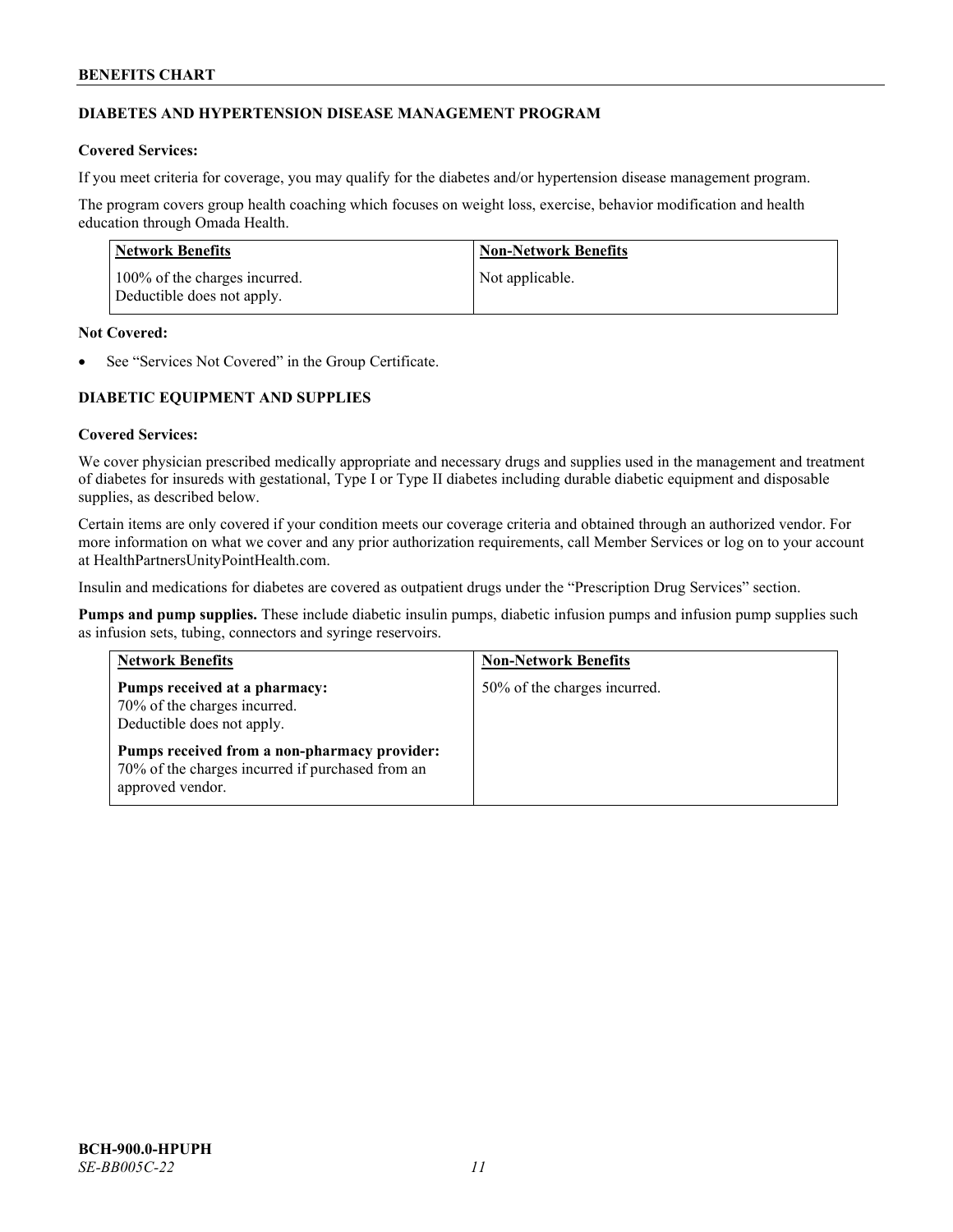### **All other diabetic durable equipment and supplies**

**Durable diabetic equipment and supplies**. These include continuous glucose monitoring system (CGMS), transmitter, sensors and receivers, diabetic blood glucose monitors and control/calibrating solutions (for checking accuracy or testing equipment and test strips).

**Disposable diabetic supplies.** These are one-time use supplies, including syringes, lancets, lancet devices, blood and urine ketone test strips, and needles.

Certain diabetic supplies and equipment must be purchased at a pharmacy.

| <b>Network Benefits</b>                                                                                              | <b>Non-Network Benefits</b>  |
|----------------------------------------------------------------------------------------------------------------------|------------------------------|
| If received through a pharmacy:<br>70% of the charges incurred.<br>Deductible does not apply.                        | 50% of the charges incurred. |
| If received through a non-pharmacy provider:<br>70% of the charges incurred if purchased from an<br>approved vendor. |                              |

### **Limitations:**

- No more than a 93-day supply of diabetic supplies is covered and dispensed at a time.
- We require that certain diabetic supplies and equipment be purchased at a pharmacy.
- Diabetic supplies and equipment are limited to certain models and brands.
- Durable medical equipment and supplies must be obtained from or repaired by approved vendors.
- Covered services and supplies are based on established medical policies which are subject to periodic review and modification by the medical directors. Our coverage policy for diabetic supplies includes information on our required models and brands. These medical policies (medical coverage criteria) are available by calling Member Services, or logging on to your account a[t HealthPartnersUnityPointHealth.com.](https://www.healthpartnersunitypointhealth.com/)

### **Not Covered:**

- Replacement or repair of any covered items, if the items are (i) damaged or destroyed by misuse, abuse or carelessness, (ii) lost; or (iii) stolen.
- Duplicate or similar items.
- Labor and related charges for repair of any covered items which are more than the cost of replacement by an approved vendor.
- Batteries for monitors and equipment.
- Sales tax, mailing, delivery charges, service call charges.
- See "Services Not Covered" in the Group Certificate.

# **DIAGNOSTIC IMAGING SERVICES**

### **Covered Services:**

We cover diagnostic imaging, when ordered by a provider and provided in a clinic or outpatient hospital facility.

To see the benefit level for inpatient hospital or skilled nursing facility services, see benefits under "Inpatient Hospital and Skilled Nursing Facility Services."

### **Outpatient magnetic resonance imaging (MRI) and computed tomography (CT)**

| <b>Network Benefits</b>      | <b>Non-Network Benefits</b>  |
|------------------------------|------------------------------|
| 70% of the charges incurred. | 50% of the charges incurred. |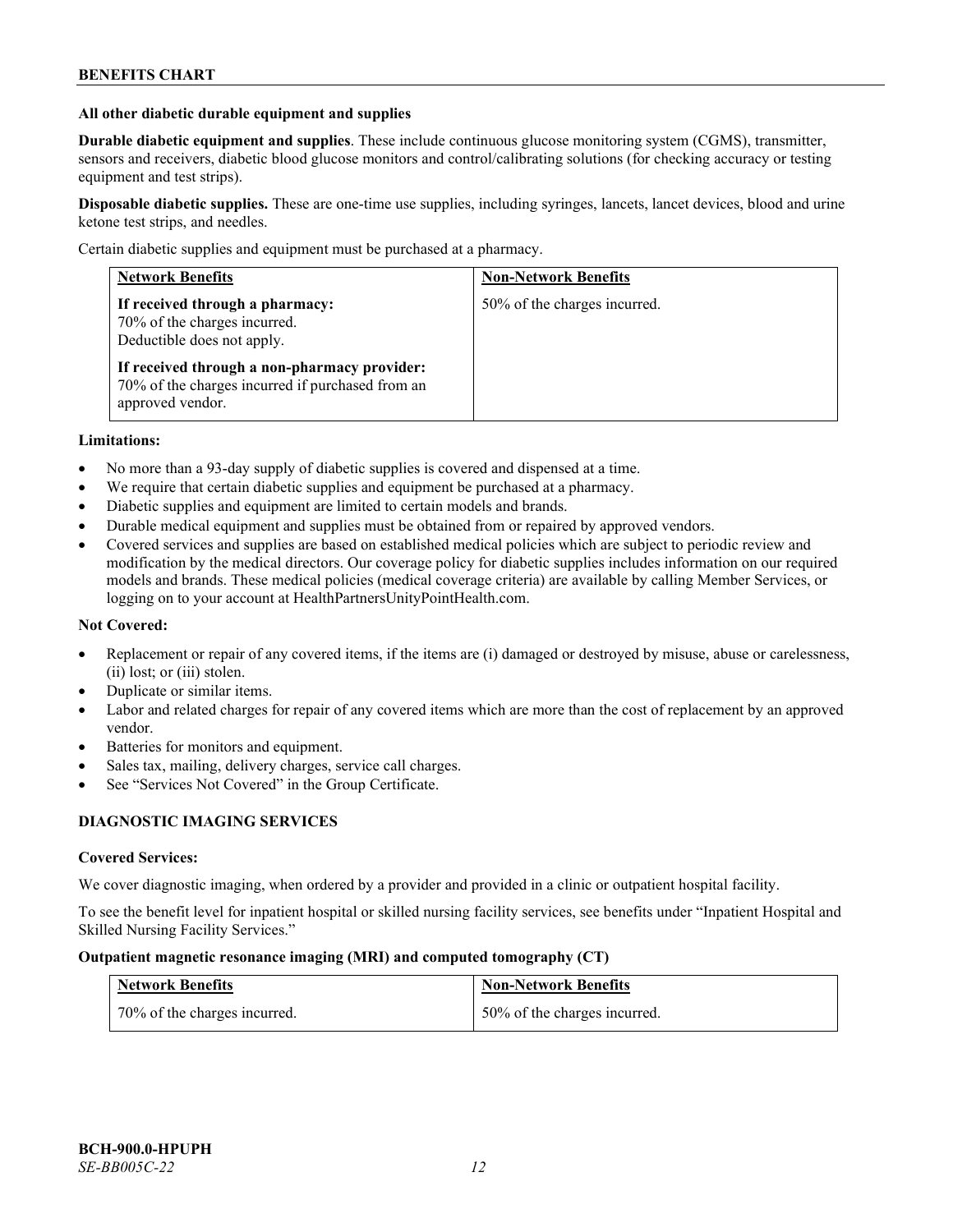### **All other outpatient diagnostic imaging services**

### **Services for illness or injury**

| <b>Network Benefits</b>      | <b>Non-Network Benefits</b>  |
|------------------------------|------------------------------|
| 70% of the charges incurred. | 50% of the charges incurred. |

### **Preventive services (MRI/CT procedures are not considered preventive)**

Diagnostic imaging services associated with preventive services are covered at the benefit level shown in the "Preventive Services" section of this Benefits Chart.

### **Not Covered:**

See "Services Not Covered" in the Group Certificate.

# **DURABLE MEDICAL EQUIPMENT, PROSTHETICS, ORTHOTICS AND SUPPLIES**

### **Covered Services:**

We cover equipment and services, as described below.

We cover durable medical equipment and services, prosthetics, orthotics, and supplies, subject to the limitations below, including certain disposable supplies and enteral feedings.

We cover special dietary treatment for phenylketonuria (PKU) and oral amino acid based elemental formula if it meets our medical coverage criteria.

Diabetic equipment and supplies are covered under the "Diabetic Equipment and Supplies" section of this Benefits Chart.

### **Special dietary treatment for Phenylketonuria (PKU) if it meets our medical coverage criteria**

| <b>Network Benefits</b>                                    | <b>Non-Network Benefits</b>  |
|------------------------------------------------------------|------------------------------|
| 70% of the charges incurred.<br>Deductible does not apply. | 50% of the charges incurred. |

# **Oral amino acid based elemental formula if it meets our medical coverage criteria**

| Network Benefits             | <b>Non-Network Benefits</b>  |
|------------------------------|------------------------------|
| 70% of the charges incurred. | 50% of the charges incurred. |

### **Prosthetic limb devices to replace in whole or in part, an arm or leg**

| <b>Network Benefits</b>                                    | <b>Non-Network Benefits</b>  |
|------------------------------------------------------------|------------------------------|
| 80% of the charges incurred.<br>Deductible does not apply. | 50% of the charges incurred. |

### **All other durable medical equipment, prosthetics, orthotics and supplies**

| <b>Network Benefits</b>      | <b>Non-Network Benefits</b>  |
|------------------------------|------------------------------|
| 70% of the charges incurred. | 50% of the charges incurred. |

### **Limitations:**

Coverage of durable medical equipment is limited by the following:

- Payment will not exceed the cost of an alternate piece of equipment or service that is effective and medically necessary.
- For prosthetic benefits, other than oral appliances for cleft lip and cleft palate, payment will not exceed the cost of an alternate piece of equipment or service that is effective, medically necessary and enables insureds to conduct standard activities of daily living.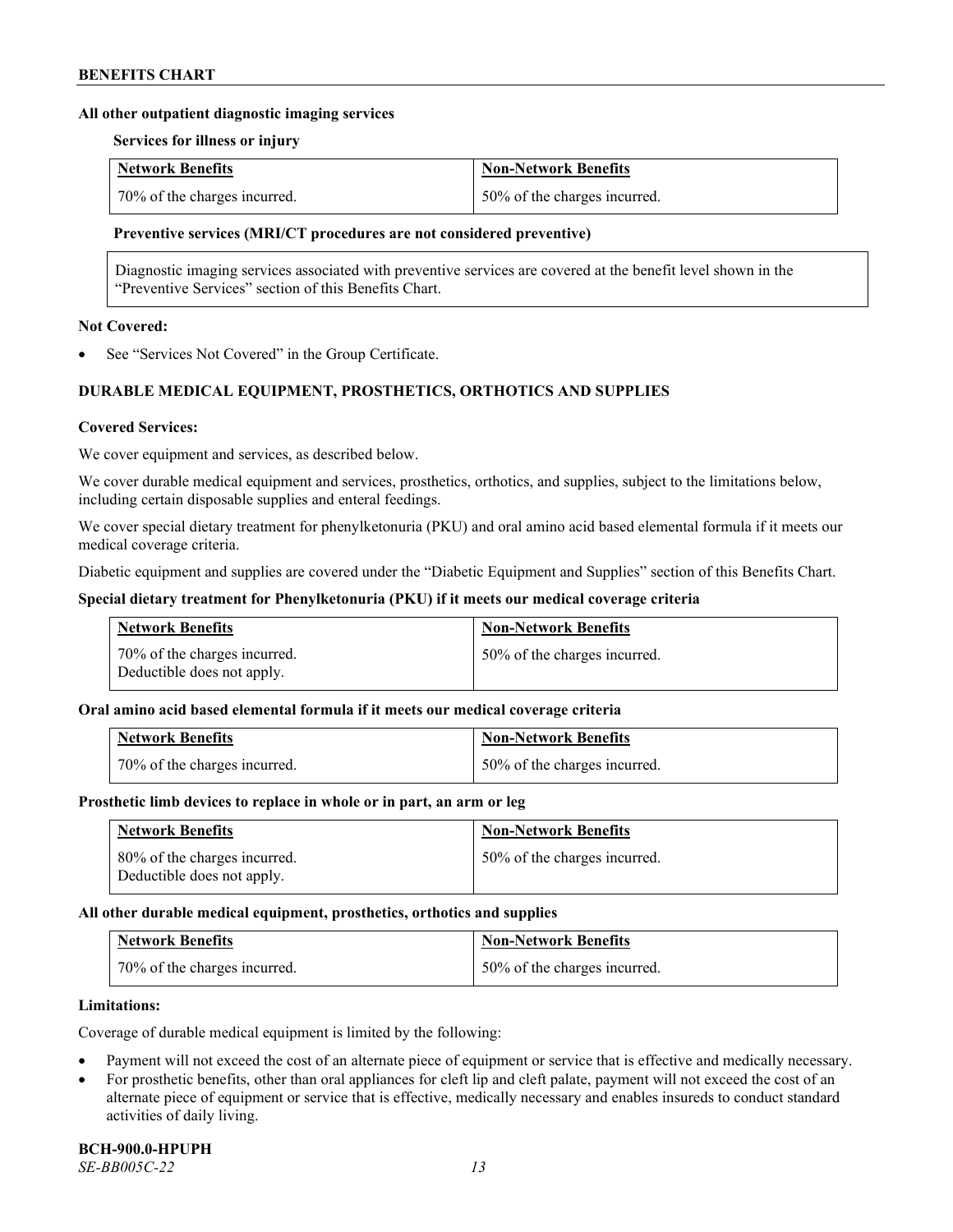- We reserve the right to determine if an item will be approved for rental vs. purchase.
- Durable medical equipment and supplies must be obtained from or repaired by approved vendors.
- Covered services and supplies are based on established medical policies which are subject to periodic review and modification by the medical or dental directors. Our coverage policy for diabetic supplies includes information on our required models and brands. These medical policies (medical coverage criteria) are available by calling Member Services, or logging on to your account at [HealthPartnersUnityPointHealth.com.](https://www.healthpartnersunitypointhealth.com/)

# **Not Covered:**

Items which are not eligible for coverage include, but are not limited to:

- Replacement or repair of any covered items, if the items are (i) damaged or destroyed by misuse, abuse or carelessness, (ii) lost; or (iii) stolen.
- Duplicate or similar items.
- Labor and related charges for repair of any covered items which are more than the cost of replacement by an approved vendor.
- Sales tax, mailing, delivery charges, service call charges.
- Items which are primarily educational in nature or for hygiene, vocation, comfort, convenience or recreation.
- Communication aids or devices: equipment to create, replace or augment communication abilities including, but not limited to, speech processors, receivers, communication boards, or computer or electronic assisted communication.
- Hearing aids (implantable and external, including osseointegrated or bone anchored) and their fitting. This exclusion does not apply to cochlear implants.
- Eyeglasses, contact lenses and their fitting, measurement and adjustment, except as specifically described in this Benefits Chart.
- Hair prostheses (wigs).
- Household equipment which primarily has customary uses other than medical, such as, but not limited to, exercise cycles, air purifiers, central or unit air conditioners, water purifiers, non-allergenic pillows, mattresses or waterbeds.
- Household fixtures including, but not limited to, escalators or elevators, ramps, swimming pools and saunas.
- Modifications to the structure of the home including, but not limited to, wiring, plumbing or charges for installation of equipment.
- Vehicle, car or van modifications including, but not limited to, hand brakes, hydraulic lifts and car carrier.
- Rental equipment while owned equipment is being repaired by non-contracted vendors, beyond one month rental of medically necessary equipment.
- Other equipment and supplies, including but not limited to assistive devices, that we determine are not eligible for coverage.
- See "Services Not Covered" in the Group Certificate.

# **EMERGENCY AND URGENTLY NEEDED CARE SERVICES**

# **Covered Services:**

We cover services for emergency care and urgently needed care if the services are otherwise eligible for coverage under this Benefits Chart.

**Urgently needed care.** These are services to treat an unforeseen illness or injury, which are required in order to prevent a serious deterioration in your health, and which cannot be delayed until the next available clinic or office hours.

# **Urgently needed care at clinics**

| <b>Network Benefits</b>                                                                                     | <b>Non-Network Benefits</b> |
|-------------------------------------------------------------------------------------------------------------|-----------------------------|
| 100% of the charges incurred, subject to your<br>copayment of \$50 per visit.<br>Deductible does not apply. | See Network Benefits.       |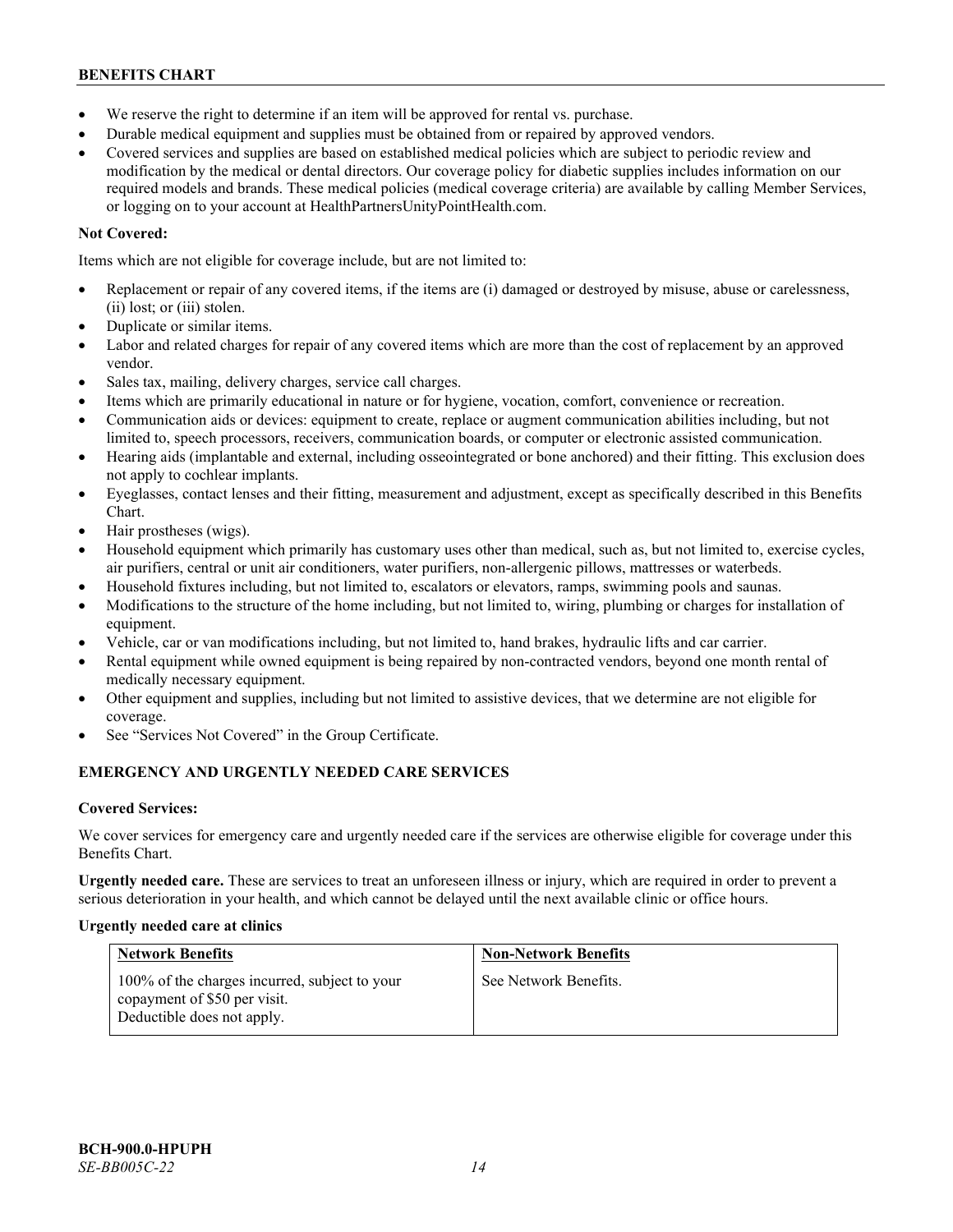**Emergency care.** These are services to treat: (1) the sudden, unexpected onset of illness or injury which, if left untreated or unattended until the next available clinic or office hours, would result in hospitalization, or (2) a condition requiring professional health services immediately necessary to preserve life or stabilize health, or with respect to a pregnant woman having contractions, that there is inadequate time to safely transfer the woman to another hospital for delivery or that a transfer may pose a threat to the health or safety of the woman or unborn child. Emergency care includes emergency services as defined in Division BB, Title I, Section 102 of the Consolidated Appropriations Act of 2021. Emergency care also includes an immediate response service available on a 24-hour, seven-day-a-week basis for each child, or person, having a psychiatric crisis, a mental health crisis, or a mental health emergency.

When reviewing claims for coverage of emergency services, our medical director will take into consideration a reasonable layperson's belief that the circumstances required immediate medical care that could not wait until the next working day or next available clinic appointment.

Under the No Surprises Act, Non-Network emergency care providers may not bill patients for more than their cost-sharing responsibility for the corresponding Network service

### **Emergency care in a hospital emergency room, including professional services of a physician**

| <b>Network Benefits</b>      | <b>Non-Network Benefits</b> |
|------------------------------|-----------------------------|
| 70% of the charges incurred. | See Network Benefits.       |

# **Inpatient emergency care in a hospital, including post-stabilization services as required under the federal No Surprises Act and its implementing regulations**

| <b>Network Benefits</b>      | <b>Non-Network Benefits</b> |
|------------------------------|-----------------------------|
| 70% of the charges incurred. | See Network Benefits.       |

### **Not Covered:**

See "Services Not Covered" in the Group Certificate.

# **GENE THERAPY**

# **Covered Services:**

We cover gene therapy treatment that meets our current medical coverage criteria.

| <b>Network Benefits</b>                                                                                                                                                                                  | <b>Non-Network Benefits</b> |
|----------------------------------------------------------------------------------------------------------------------------------------------------------------------------------------------------------|-----------------------------|
| Coverage level is same as corresponding Network<br>Benefits, depending on type of service provided, such<br>as Office Visits for Illness or Injury, Inpatient or<br><b>Outpatient Hospital Services.</b> | No coverage.                |

### **Limitations:**

- Gene therapy must be provided by a designated provider.
- Specific types of gene therapy are limited to therapies and conditions specified in our medical coverage criteria.

# **Not Covered:**

See "Services Not Covered" in the Group Certificate.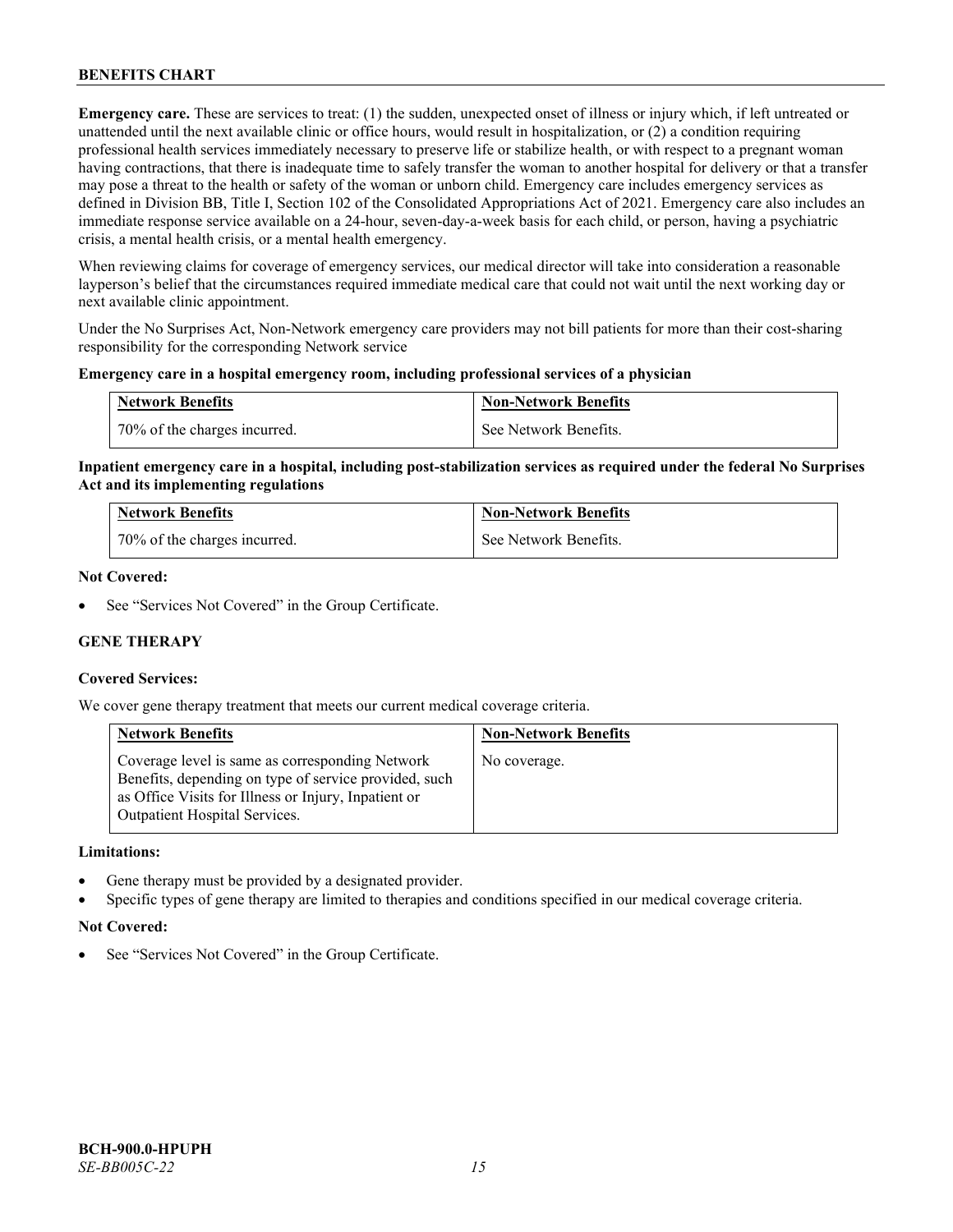# **HEALTH EDUCATION**

### **Covered Services:**

We cover education for preventive services and education for the management of chronic health problems (such as diabetes). Coverage includes medical nutrition therapy, that is provided by a certified, registered, or licensed health care professional working in a program consistent with the national standards of diabetes self-management education as established by the American Diabetes Association.

| <b>Network Benefits</b>                                     | <b>Non-Network Benefits</b>  |
|-------------------------------------------------------------|------------------------------|
| 100% of the charges incurred.<br>Deductible does not apply. | 50% of the charges incurred. |

### **Not Covered:**

See "Services Not Covered" in the Group Certificate.

# **HOME HEALTH SERVICES**

### **Covered Services:**

We cover the following services:

- Skilled nursing treatment in the home intended to provide a safe transition from other levels of care;
- Physical therapy, occupational therapy, speech therapy, respiratory therapy and other therapeutic services;
- Non-routine prenatal and postnatal services;
- Routine postnatal well child visits as described in the coverage criteria;
- Phototherapy services for newborns;
- Home health aide services and other eligible home health services when provided in your home if you are homebound (i.e., unable to leave home without considerable effort due to a medical condition). Lack of transportation does not constitute homebound status. For phototherapy services for newborns and high risk prenatal services, supplies and equipment are included;
- Total parenteral nutrition/intravenous ("TPN/IV") therapy, equipment, supplies and drugs in connection with IV therapy. IV line care kits are covered under Durable Medical Equipment. You do not need to be homebound to receive total parenteral nutrition/intravenous ("TPN/IV") therapy.
- Palliative care benefits. Palliative care includes symptom management, education and establishing goals of care. We waive the requirement that you be homebound for a limited number of home visits for palliative care (as shown in this Benefits Chart), if you have a life-threatening, non-curable condition which has a prognosis of survival of two years or less. Additional palliative care visits are eligible under the home health services benefit if you are homebound and meet all other requirements defined in this section.

Home health services are eligible and covered only when:

- medically necessary; and
- provided as rehabilitative care, terminal care or maternity care; and
- ordered by a physician, and included in the written home care plan.

### **Physical therapy, occupational therapy, speech therapy, respiratory therapy, home health aide services and palliative care**

| <b>Network Benefits</b>                                                                                     | <b>Non-Network Benefits</b>  |
|-------------------------------------------------------------------------------------------------------------|------------------------------|
| 100% of the charges incurred, subject to your<br>copayment of \$50 per visit.<br>Deductible does not apply. | 50% of the charges incurred. |

If more than one home health visit occurs in a day, a separate copayment applies to each. For example, if an occupational therapist and a physical therapist visit an insured in the same day, a separate copayment will be charged for each visit.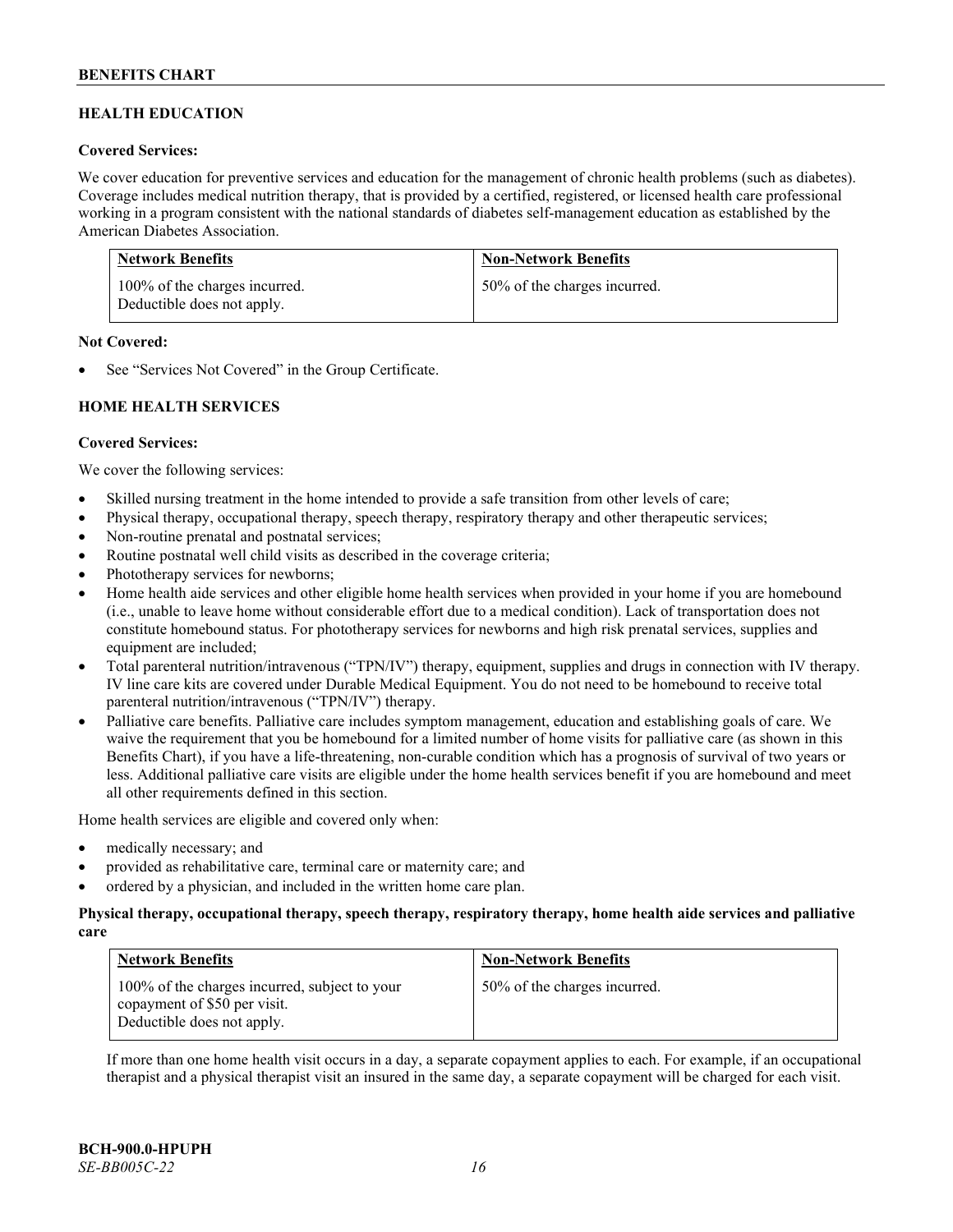### **TPN/IV therapy, skilled nursing services, non-routine prenatal/postnatal services and phototherapy**

| <b>Network Benefits</b>                                     | <b>Non-Network Benefits</b>  |
|-------------------------------------------------------------|------------------------------|
| 100% of the charges incurred.<br>Deductible does not apply. | 50% of the charges incurred. |

### **Routine postnatal well child visit**

| <b>Network Benefits</b>                                     | <b>Non-Network Benefits</b>  |
|-------------------------------------------------------------|------------------------------|
| 100% of the charges incurred.<br>Deductible does not apply. | 50% of the charges incurred. |

# **Limitations:**

- Home health services are not provided as a substitute for a primary caregiver in the home or as relief (respite) for a primary caregiver in the home. We will not reimburse family members or residents in your home for the above services.
- A service shall not be considered a skilled nursing service merely because it is performed by, or under the direct supervision of, a licensed nurse. Where a service (such as tracheotomy suctioning or ventilator monitoring) or like services, can be safely and effectively performed by a non-medical person (or self-administered), without the direct supervision of a licensed nurse, the service shall not be regarded as a skilled nursing service, whether or not a skilled nurse actually provides the service. The unavailability of a competent person to provide a non-skilled service shall not make it a skilled service when a skilled nurse provides it. Only the skilled nursing component of so-called "blended" services (i.e. services which include skilled and non-skilled components) are covered under this Benefits Chart.

### **Not Covered:**

- Financial or legal counseling services.
- Housekeeping or meal services in your home.
- Services provided by a family member or enrollee, or a resident in the enrollee's home.
- Vocational rehabilitation and recreational or educational therapy. Recreation therapy is therapy provided solely for the purpose of recreation, including but not limited to: (a) requests for physical therapy or occupational therapy to improve athletic ability, and (b) braces or guards to prevent sports injuries.
- See "Services Not Covered" in the Group Certificate.

# **HOSPICE SERVICES**

# **Applicable definitions:**

**Part-time.** This is up to two hours of service per day, more than two hours is considered continuous care.

**Continuous care.** This is from two to twelve hours of service per day provided by a registered nurse, licensed practical nurse, or home health aide, during a period of crisis in order to maintain a terminally ill patient at home.

**Appropriate facility.** This is a nursing home, hospice residence, or other inpatient facility.

**Custodial care related to hospice services.** This means providing assistance in the activities of daily living and the care needed by a terminally ill patient which can be provided by primary caregiver (i.e., family member or friend) who is responsible for the patient's home care.

# **Covered Services:**

**Hospice program.** We cover the services described below if you are terminally ill and accepted as a hospice program participant. You must meet the eligibility requirements of the program, and elect to receive services through the hospice program. If you elect to receive hospice services, you do so in lieu of curative treatment for your terminal illness for the period you are enrolled in the hospice program.

**Eligibility:** In order to be eligible to be enrolled in the hospice program, you must: (1) be a terminally ill patient (prognosis of six months or less); (2) have chosen a palliative treatment focus (i.e., emphasizing comfort and supportive services rather than treatment attempting to cure the disease or condition); and (3) continue to meet the terminally ill prognosis as reviewed by our medical director or his or her designee over the course of care. You may withdraw from the hospice program at any time.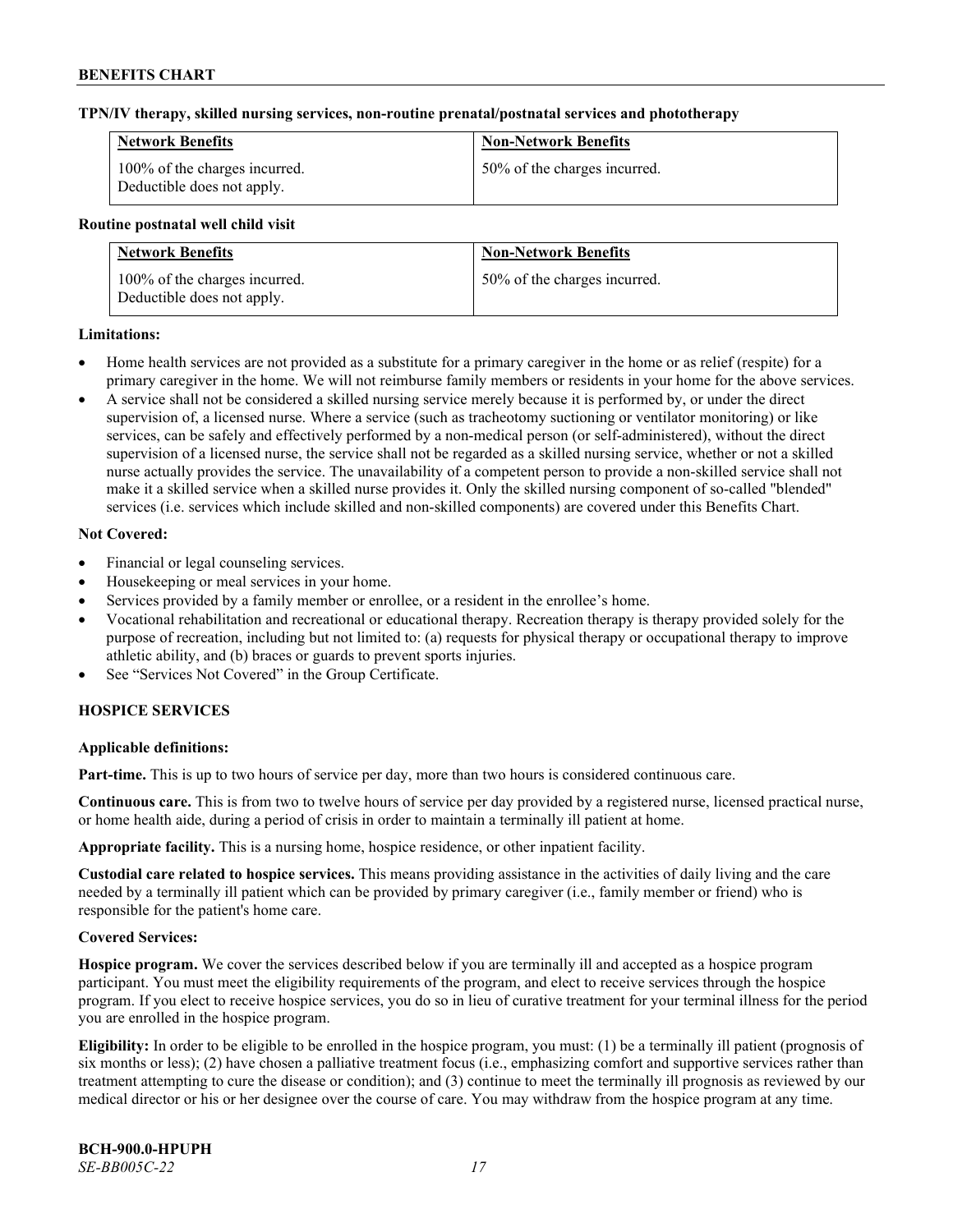**Eligible services:** Hospice services include the following services provided in accordance with an approved hospice treatment plan.

- Inpatient services: We cover inpatient services in a hospice facility.
- Home health services:
	- o Part-time care provided in your home by an interdisciplinary hospice team (which may include a physician, nurse, social worker, and spiritual counselor) and medically necessary home health services are covered.
	- o One or more periods of continuous care in your home or in a setting which provides day care for pain or symptom management, when medically necessary, will be covered.
- Other services:
	- o Respite care is covered for care in your home or in an appropriate facility, to give your primary caregivers (i.e., family members or friends) rest and/or relief when necessary in order to maintain a terminally ill patient at home.
	- o Medically necessary medications for pain and symptom management.
	- o Semi-electric hospital beds and other durable medical equipment are covered.
	- o Emergency and non-emergency care is covered.

| <b>Network Benefits</b>          | <b>Non-Network Benefits</b>  |
|----------------------------------|------------------------------|
| $170\%$ of the charges incurred. | 50% of the charges incurred. |

Respite care is limited to five episodes, up to five days per episode. Inpatient hospice services are limited to 15 days per lifetime.

### **Not Covered:**

- Financial or legal counseling services.
- Housekeeping or meal services in your home.
- Custodial or maintenance care related to hospice services, whether provided in the home or in a nursing home.
- Any service not specifically described as covered services under this hospice services benefits.
- Any services provided by members of your family or residents in your home.
- See "Services Not Covered" in the Group Certificate.

# **HOSPITAL AND SKILLED NURSING FACILITY SERVICES**

### **Covered Services:**

We cover services as described below.

### **Medical or surgical hospital services**

**Inpatient hospital services:** We cover the following medical or surgical services, for the treatment of acute illness or injury, which require the level of care only provided in an acute care facility. These services must be authorized by a physician.

Inpatient hospital services include: room and board; the use of operating or maternity delivery rooms; intensive care facilities; newborn nursery facilities; general nursing care, anesthesia, laboratory and diagnostic imaging services, reconstructive surgery, radiation therapy, physical therapy, prescription drugs or other medications administered during treatment, blood and blood products (unless replaced), and blood derivatives, and other diagnostic or treatment related hospital services; physician and other professional medical and surgical services provided while in the hospital, including gender confirmation surgery that meets medical coverage criteria.

Services for items for personal convenience, such as television rental, are not covered.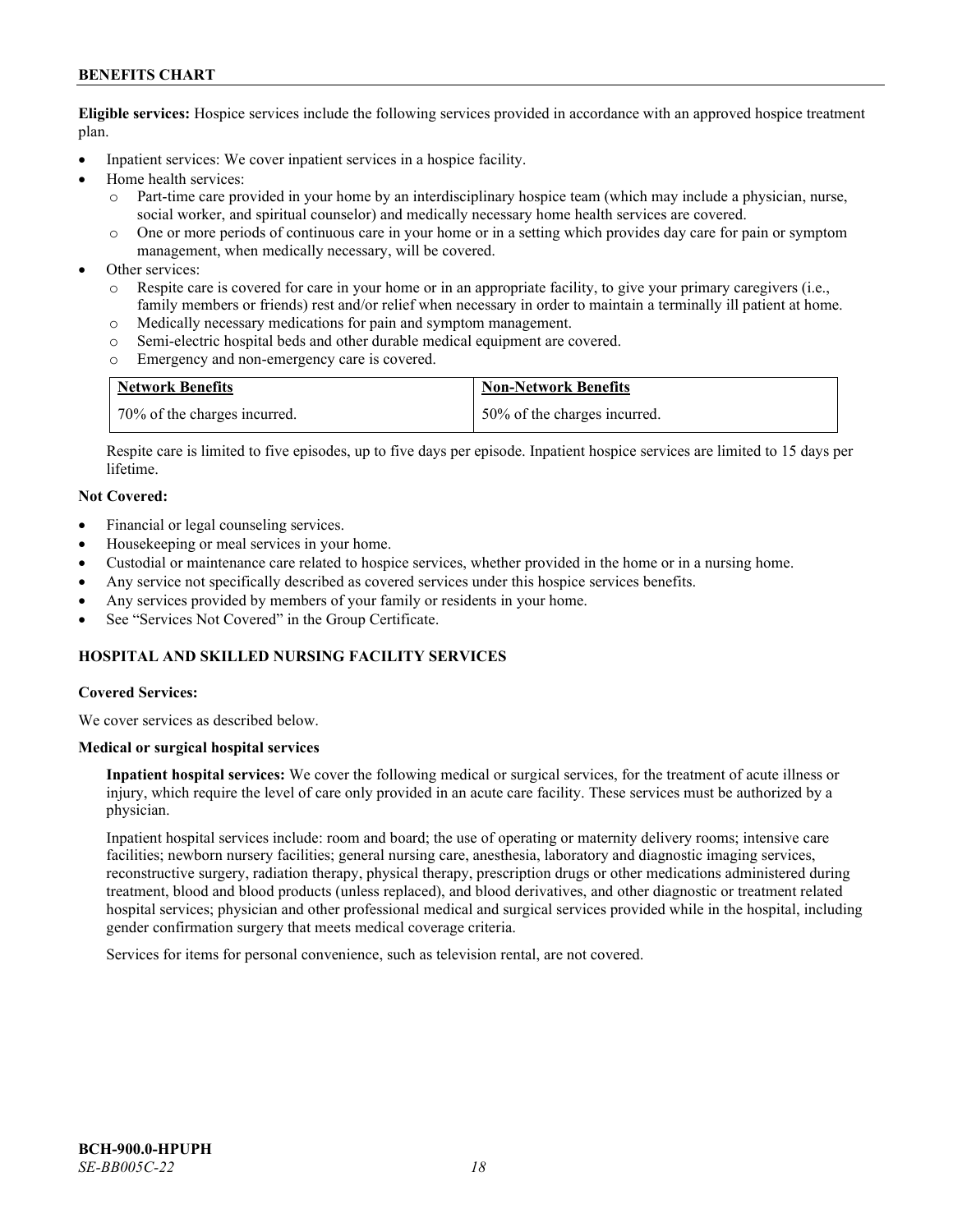Group health plans and health insurance issuers generally may not, under Federal law, restrict benefits for any hospital length of stay in connection with childbirth for the mother of newborn child to less than 48 hours following a vaginal delivery, or less than 96 hours following a caesarean section, excluding day of delivery. However, Federal law generally does not prohibit the mother's or newborn's attending provider, after consulting with the mother, from discharging the mother or her newborn earlier than 48 hours (or 96 hours as applicable). In any case plans and issuers may not, under Federal law, require that a provider obtain authorization from the plan or the insurance issuer for prescribing a length of stay not in excess of 48 hours (or 96 hours). A post-discharge follow-up visit is covered under the "Home Health Services" section under "Routine postnatal well child visit".

| <b>Network Benefits</b>      | <b>Non-Network Benefits</b>      |
|------------------------------|----------------------------------|
| 70% of the charges incurred. | $150\%$ of the charges incurred. |

Each insured's admission or confinement, including that of a newborn child, is separate and distinct from the admission or confinement of any other insured.

**Outpatient hospital, ambulatory care or surgical facility services:** We cover the following medical and surgical services, for diagnosis or treatment of illness or injury on an outpatient basis. These services must be authorized by a physician.

Outpatient services include: use of operating rooms, maternity delivery rooms or other outpatient departments, rooms or facilities; and the following outpatient services: general nursing care, anesthesia, laboratory and diagnostic imaging services, reconstructive surgery, dialysis, radiation therapy, physical therapy, drugs administered during treatment, blood and blood products (unless replaced), and blood derivatives, and other diagnostic or treatment related outpatient services; physician and other professional medical and surgical services provided while an outpatient, including gender confirmation surgery that meets medical coverage criteria.

To see the benefit level for diagnostic imaging services, laboratory services and physical therapy, see the benefits under diagnostic imaging services, laboratory services and physical therapy.

| <b>Network Benefits</b>      | <b>Non-Network Benefits</b>  |
|------------------------------|------------------------------|
| 70% of the charges incurred. | 50% of the charges incurred. |

**Skilled nursing facility care:** We cover room and board, daily skilled nursing and related ancillary services for post-acute treatment and rehabilitative care of illness or injury that meets medical coverage criteria. We also cover the costs of skilled nursing care in a hospital if the level of care needed by the insured has been reclassified from acute care to skilled nursing care and no designated skilled nursing care beds or swing beds are available in the hospital or in another hospital or health care facility within a thirty-mile radius of the hospital.

| <b>Network Benefits</b>      | <b>Non-Network Benefits</b>  |
|------------------------------|------------------------------|
| 70% of the charges incurred. | 50% of the charges incurred. |

# **Not Covered:**

- Services for items for personal convenience, such as television rental, are not covered.
- See "Services Not Covered" in the Group Certificate.

# **INFERTILITY DIAGNOSIS**

### **Covered Services:**

We cover the diagnosis of infertility. These services include diagnostic procedures and tests provided in connection with an infertility evaluation, office visits and consultations to diagnose infertility.

| <b>Network Benefits</b>      | <b>Non-Network Benefits</b>  |
|------------------------------|------------------------------|
| 70% of the charges incurred. | 50% of the charges incurred. |

Coverage is limited to office visits and consultations to diagnose infertility. Treatment is not covered.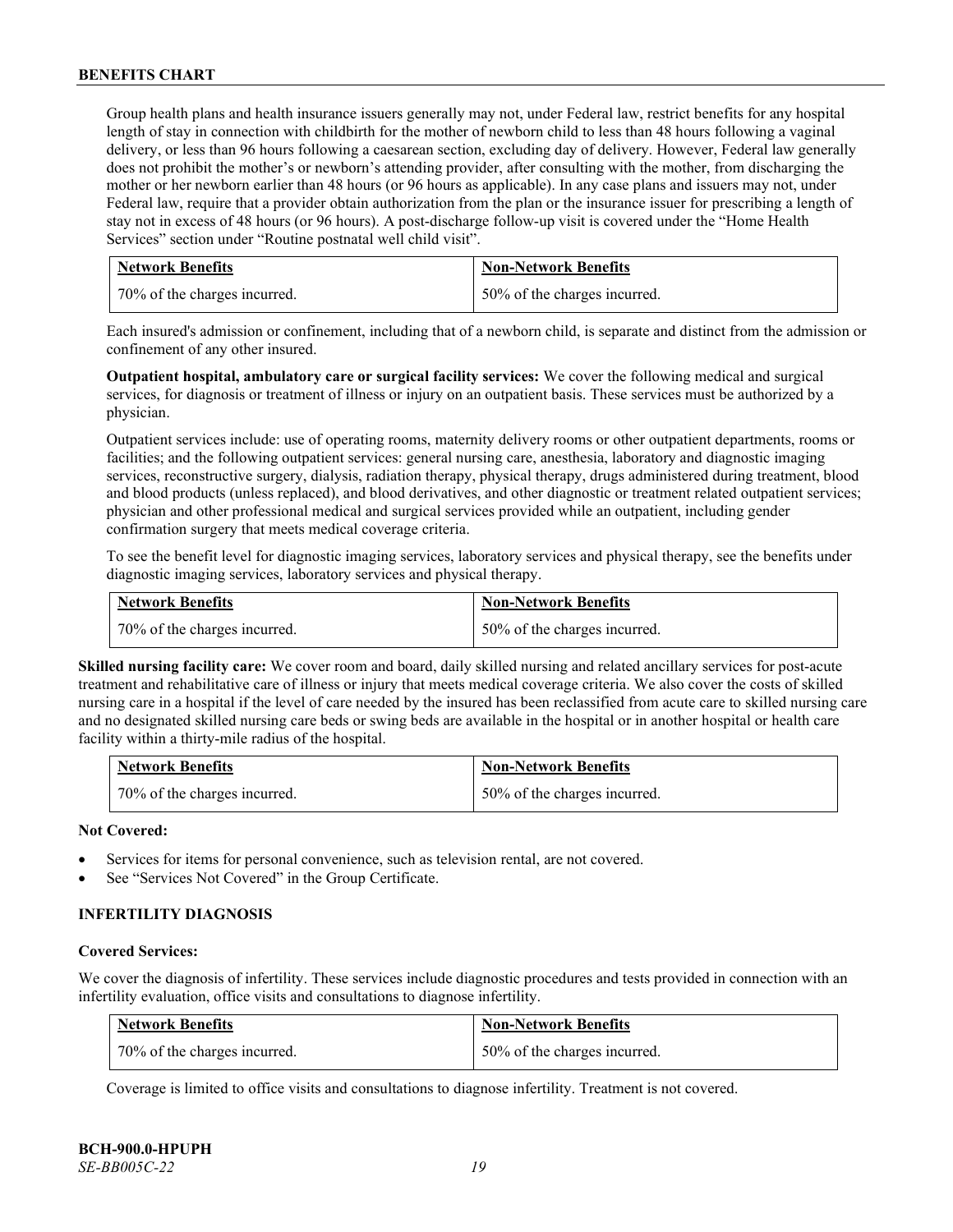# **Not Covered:**

- Infertility/fertility treatment, including but not limited to, office visits, laboratory services, diagnostic imaging services and fertility drugs; reversal of sterilization; and sperm, ova or embryo acquisition, retrieval or storage; however, we cover office visits and consultations to diagnose infertility.
- Services related to the establishment of surrogate pregnancy and fees for a surrogate. However, pregnancy and maternity services are covered for an insured under this Benefits Chart, including a surrogate pregnancy.
- See "Services Not Covered" in the Group Certificate.

# **LABORATORY SERVICES**

### **Covered Services:**

We cover laboratory tests when ordered by a provider and provided in a clinic or outpatient hospital facility (to see the benefit level for inpatient hospital or skilled nursing facility services, see benefits under Inpatient Hospital and Skilled Nursing Facility Services).

### **Prostate-specific antigen (PSA) testing**

| Network Benefits                                            | <b>Non-Network Benefits</b>  |
|-------------------------------------------------------------|------------------------------|
| 100% of the charges incurred.<br>Deductible does not apply. | 50% of the charges incurred. |

### **All other laboratory services**

### **Services for illness or Injury**

| <b>Network Benefits</b>                                     | <b>Non-Network Benefits</b>  |
|-------------------------------------------------------------|------------------------------|
| 100% of the charges incurred.<br>Deductible does not apply. | 50% of the charges incurred. |

### **Preventive services**

Laboratory services associated with preventive services are covered at the benefit level shown in the "Preventive Services" section of this Benefits Chart.

# **Not Covered:**

See "Services Not Covered" in the Group Certificate.

# **MASTECTOMY RECONSTRUCTION BENEFIT**

### **Covered Services:**

We cover reconstruction of the breast on which the mastectomy has been performed; surgery and reconstruction of the other breast to produce symmetrical appearance, and prostheses and physical complications of all stages of mastectomy, including lymphedemas.

| <b>Network Benefits</b>                              | <b>Non-Network Benefits</b>                           |
|------------------------------------------------------|-------------------------------------------------------|
| Coverage level is same as corresponding Network      | Coverage level is same as corresponding Non-Network   |
| Benefits, depending on type of service provided such | Benefits, depending on type of service provided, such |
| as Office Visits for Illness or Injury, Inpatient or | as Office Visits for Illness or Injury, Inpatient or  |
| Outpatient Hospital Services.                        | Outpatient Hospital Services.                         |

### **Not Covered:**

See "Services Not Covered" in the Group Certificate.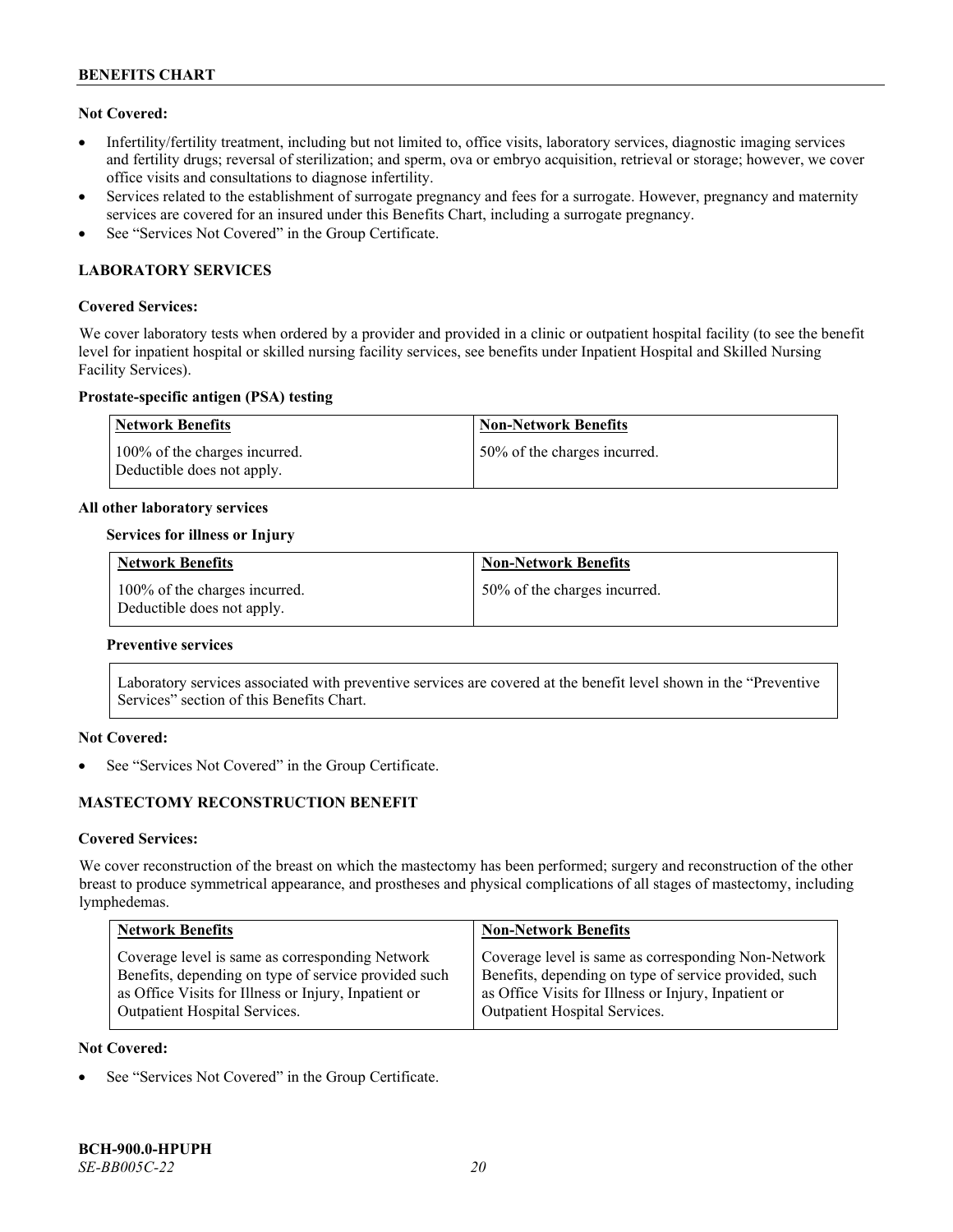# **MEDICATION THERAPY DISEASE MANAGEMENT PROGRAM**

# **Covered Services:**

If you meet our criteria for coverage, you may qualify for our medication therapy disease management program.

The program covers consultations with a designated pharmacist.

Covered services are based on established medical policies, which are subject to periodic review and modification by the medical directors. These medical policies (medical coverage criteria) are available by logging on to your account at [HealthPartnersUnityPointHealth.com](https://www.healthpartnersunitypointhealth.com/) or by calling Member Services.

| <b>Network Benefits</b>                                     | <b>Non-Network Benefits</b> |
|-------------------------------------------------------------|-----------------------------|
| 100% of the charges incurred.<br>Deductible does not apply. | No coverage.                |

### **Not Covered:**

See "Services Not Covered" in the Group Certificate.

# **OFFICE VISITS FOR ILLNESS OR INJURY**

### **Covered Services:**

We cover the following when medically necessary: professional medical and surgical services and related supplies, including biofeedback, of physicians and other health care providers; obstetric/gynecological (OB/GYN) services, blood and blood products (unless replaced) and blood derivatives.

We cover diagnosis and treatment of illness or injury to the eyes. Where contact or eyeglass lenses are prescribed as medically necessary for the post-operative treatment of cataracts or for the treatment of aphakia, acute or chronic corneal pathology, or keratoconus, we cover the initial evaluation, lenses and fitting. Insureds must pay for lens replacement beyond the initial pair.

We cover allergy testing based on established medical policies.

Services received via video, e-visits or telephone are covered under the "Telehealth/Telemedicine Services" section of this Benefits Chart.

# **Office visits**

| <b>Network Benefits</b>                                                                                     | <b>Non-Network Benefits</b>  |
|-------------------------------------------------------------------------------------------------------------|------------------------------|
| 100% of the charges incurred, subject to your<br>copayment of \$50 per visit.<br>Deductible does not apply. | 50% of the charges incurred. |

### **Convenience clinics**

| <b>Network Benefits</b>                                                                                     | <b>Non-Network Benefits</b>  |
|-------------------------------------------------------------------------------------------------------------|------------------------------|
| 100% of the charges incurred, subject to your<br>copayment of \$25 per visit.<br>Deductible does not apply. | 50% of the charges incurred. |

# **Injections administered in a physician's office, other than immunizations**

### **Allergy injections**

| <b>Network Benefits</b>                                                                                              | <b>Non-Network Benefits</b>  |
|----------------------------------------------------------------------------------------------------------------------|------------------------------|
| 100% of the charges incurred, subject to your<br>copayment of \$2 per date of service.<br>Deductible does not apply. | 50% of the charges incurred. |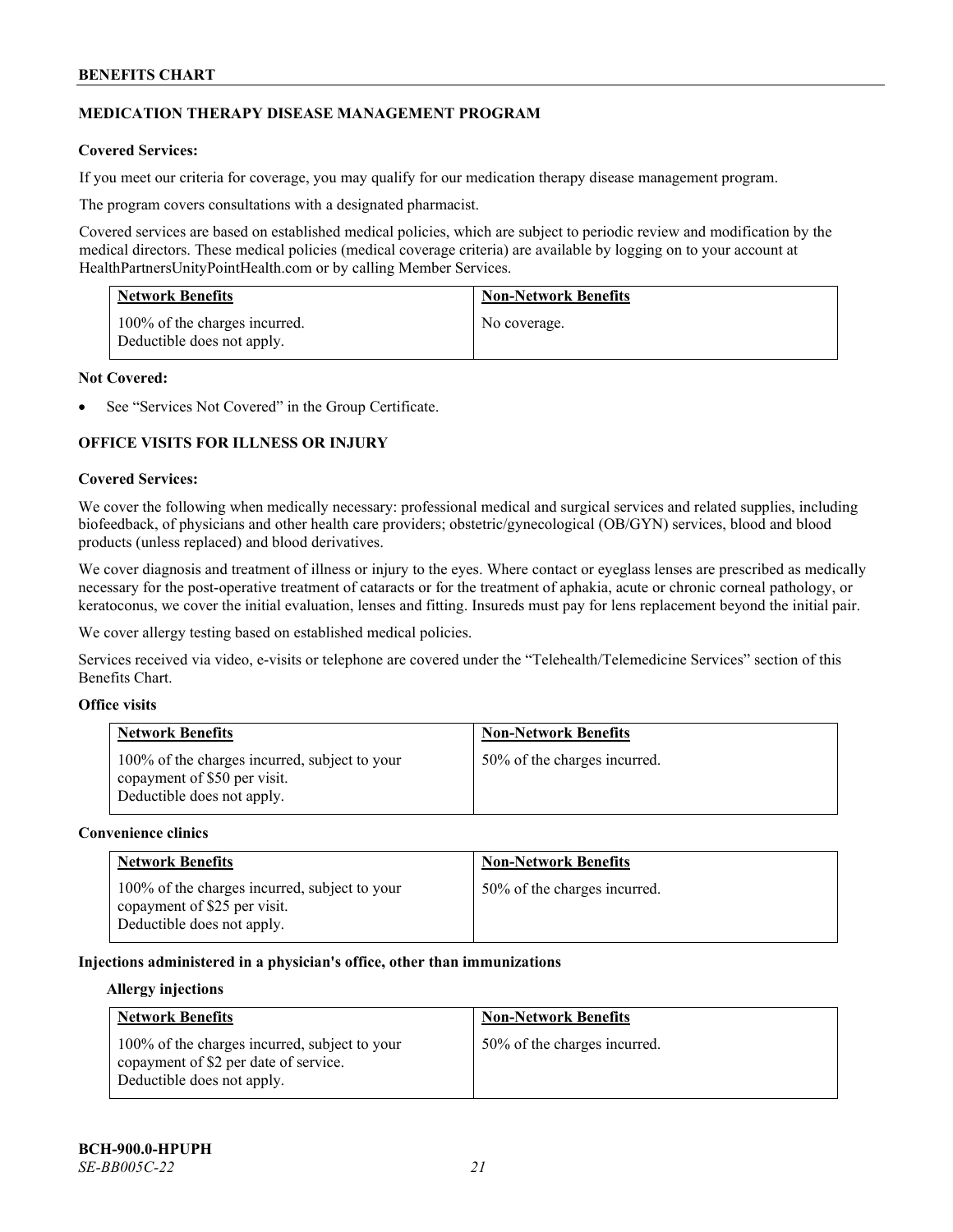### **All other injections**

| <b>Network Benefits</b>                                                                                              | <b>Non-Network Benefits</b>  |
|----------------------------------------------------------------------------------------------------------------------|------------------------------|
| 100% of the charges incurred, subject to your<br>copayment of \$2 per date of service.<br>Deductible does not apply. | 50% of the charges incurred. |

### **Not Covered:**

- Court ordered treatment.
- See "Services Not Covered" in the Group Certificate.

# **PEDIATRIC EYEWEAR**

### **Covered Services:**

We cover pediatric eyewear for children.

Routine eye exams are covered under the "Preventive Services" section of this Benefits Chart.

| <b>Network Benefits</b>      | <b>Non-Network Benefits</b> |
|------------------------------|-----------------------------|
| 70% of the charges incurred. | No coverage.                |

### **Limitations:**

- Coverage under this provision will continue until the end of the month in which the child turns age 19.
	- Limited to one of the following per calendar year:
		- o one pair of eyeglasses, including one set of prescription lenses, frames from our designated eyewear collection, and anti-scratch coating; or
		- o one pair of non-disposable contact lenses; or
		- a one-year supply of disposable contact lenses.
- Contact lens fittings are limited to two per calendar year.

# **Not Covered:**

- Frames that are not included in our designated eyewear collection. However, one pair of lenses will be covered if an insured chooses frames outside our designated eyewear collection.
- More than one pair of lenses or frames or non-disposable contacts per calendar year, regardless of the reason. This includes replacement of eyeglasses or contact lenses due to loss, breakage, theft, or change in prescription.
- Safety glasses or goggles for sports or vocational reasons.
- Upgrades including, but not limited to, UV protection and no-line multifocal lenses.
- See "Services Not Covered" in the Group Certificate.

# **PHYSICAL THERAPY, OCCUPATIONAL THERAPY AND SPEECH THERAPY**

### **Covered Services:**

We cover the following physical therapy, occupational therapy and speech therapy services:

- Medically necessary rehabilitative care to correct the effects of illness or injury.
- Habilitative care rendered for congenital, developmental or medical conditions which have significantly limited the successful initiation of normal speech and normal motor development.

Massage therapy which is performed in conjunction with other treatment/modalities by a physical or occupational therapist, is part of a prescribed treatment plan and is not billed separately is covered.

We cover services provided in a clinic. We also cover physical therapy provided in an outpatient hospital facility. To see the benefit level for inpatient hospital or skilled nursing facility services, see benefits under the "Inpatient Hospital and Skilled Nursing Facility Services" section in this Benefits Chart.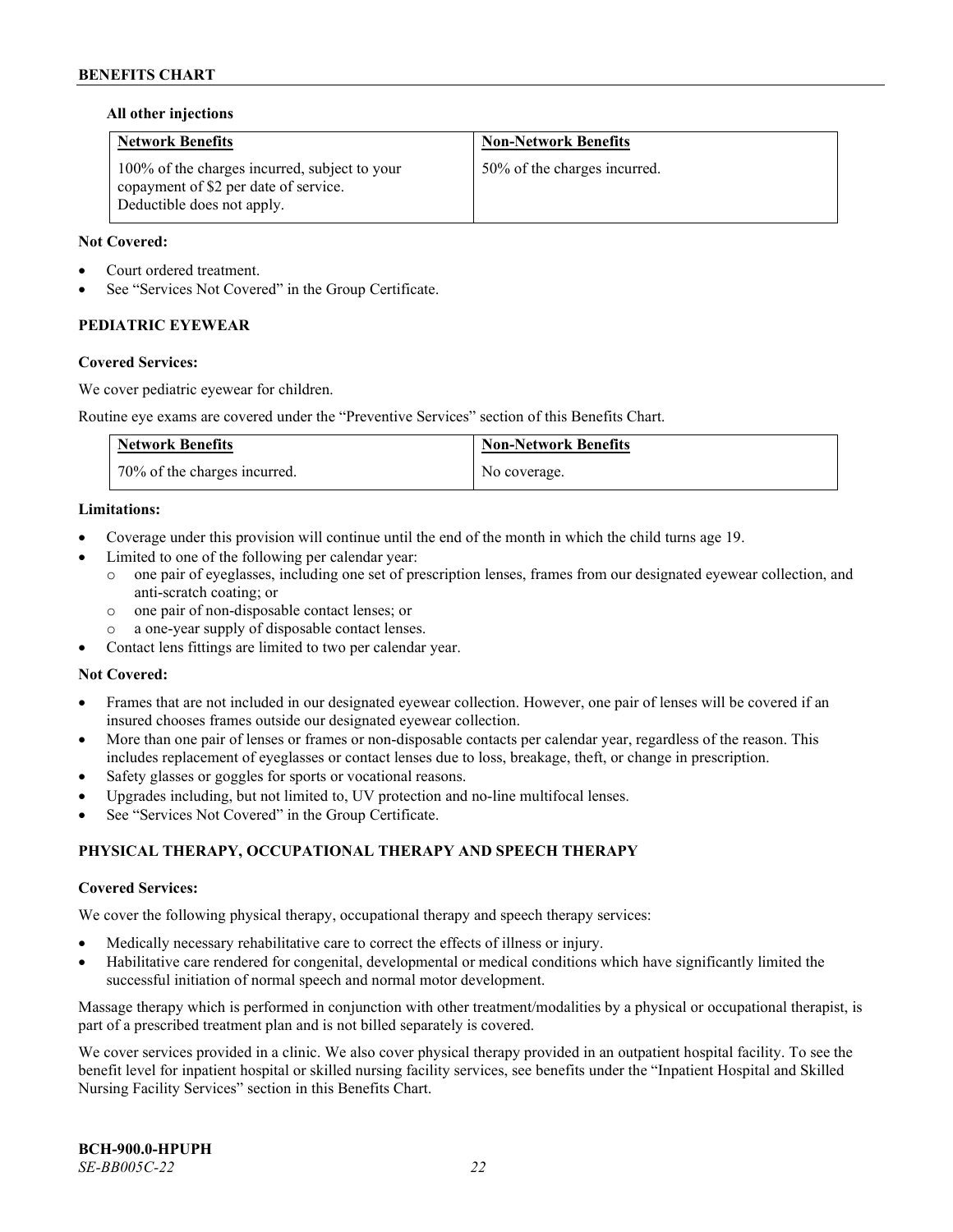# **Rehabilitative care**

| <b>Network Benefits</b>                                                                                     | <b>Non-Network Benefits</b>  |
|-------------------------------------------------------------------------------------------------------------|------------------------------|
| 100% of the charges incurred, subject to your<br>copayment of \$50 per visit.<br>Deductible does not apply. | 50% of the charges incurred. |

### **Habilitative care**

| <b>Network Benefits</b>                                                                                     | <b>Non-Network Benefits</b>  |
|-------------------------------------------------------------------------------------------------------------|------------------------------|
| 100% of the charges incurred, subject to your<br>copayment of \$50 per visit.<br>Deductible does not apply. | 50% of the charges incurred. |

# **Not Covered:**

- Massage therapy for the purpose of comfort or convenience of the insured.
- See "Services Not Covered" in the Group Certificate.

# **PRE-DIABETES DISEASE MANAGEMENT PROGRAM**

### **Covered Services:**

If you meet our criteria for coverage, you may qualify for the Pre-diabetes Disease Management program through Omada Health. The program covers group health coaching which focuses on weight loss, exercise, behavior modification and health education at select locations determined by the plan.

| Network Benefits                                            | <b>Non-Network Benefits</b> |
|-------------------------------------------------------------|-----------------------------|
| 100% of the charges incurred.<br>Deductible does not apply. | Not applicable.             |

### **Not Covered:**

• See "Services Not Covered" in the Group Certificate.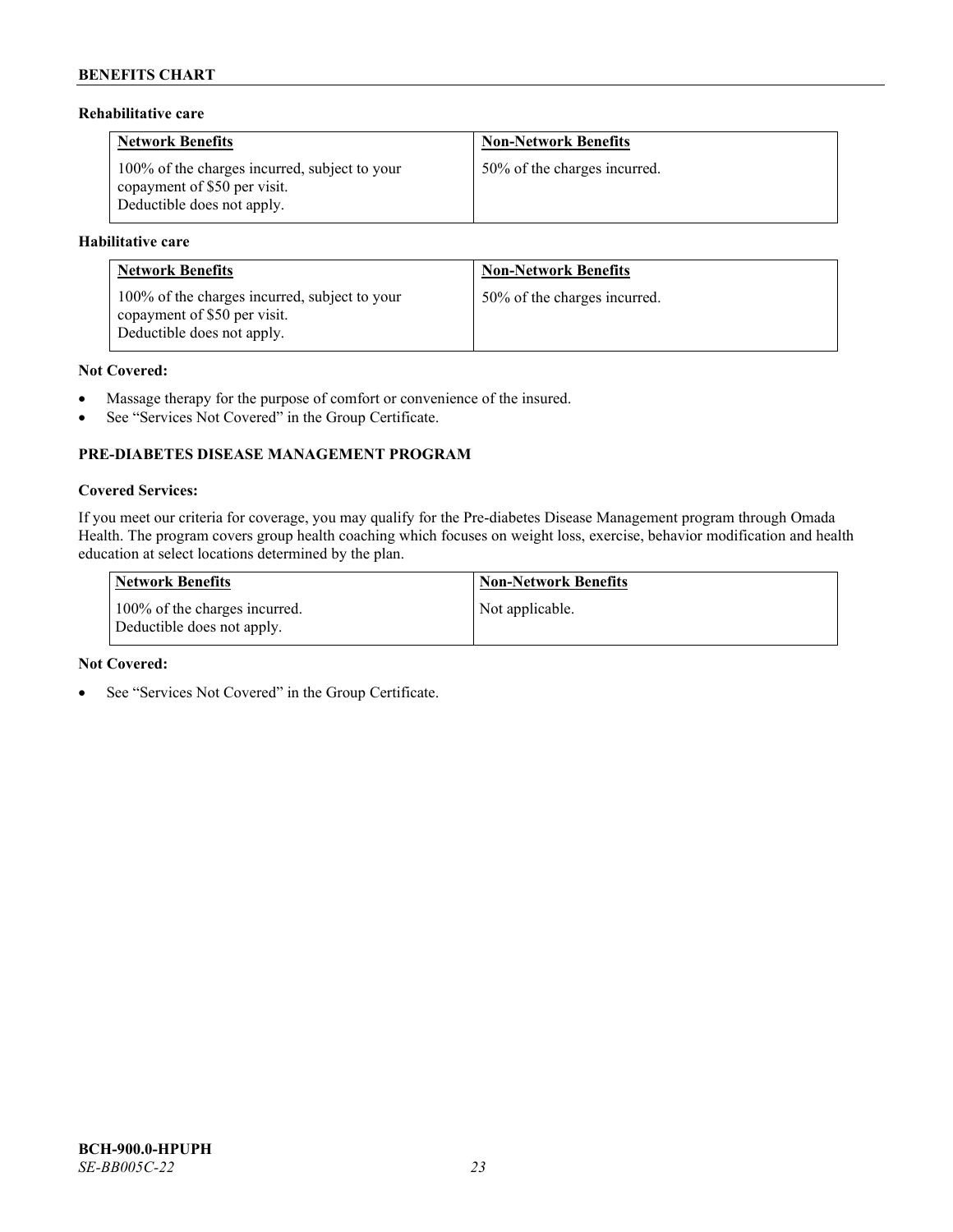# **PRESCRIPTION DRUG SERVICES**

# **Covered Services:**

We cover prescription drugs and medications, which can be self-administered or are administered in a physician's office. We cover off-label use of formulary drugs to treat cancer if the drug is recognized for the treatment of cancer in an authoritative compendia used by the Medicare program and when an appropriate level of evidence or medical necessity is met.

# **For Network Benefits, drugs and medications must be obtained at a Network Pharmacy.**

**If a copayment is required, you must pay one copayment for each 31-day supply, or portion thereof, unless otherwise indicated below.**

# **Outpatient drugs (except as specified below)**

| <b>Network Benefits</b>                                                                                                                    | <b>Non-Network Benefits</b>  |
|--------------------------------------------------------------------------------------------------------------------------------------------|------------------------------|
| 100% of the charges incurred, subject to your<br>copayment of \$15 for generic formulary drugs and \$50<br>for brand name formulary drugs. | 50% of the charges incurred. |
| In no event will your cost for a formulary insulin drug<br>exceed \$25.                                                                    |                              |
| Non-formulary drugs are covered at 100% of the<br>charges incurred, subject to your copayment of \$100.                                    |                              |
| Deductible does not apply.                                                                                                                 |                              |

### **Mail order drugs**

| <b>Network Benefits</b>                                                                                                                                                                                                                               | <b>Non-Network Benefits</b>                                                                                                |
|-------------------------------------------------------------------------------------------------------------------------------------------------------------------------------------------------------------------------------------------------------|----------------------------------------------------------------------------------------------------------------------------|
| For your convenience, you may also get up to a 93-day<br>supply of outpatient prescription drugs that can be self-<br>administered through the designated mail order service.<br>Specialty drugs are not available through the mail order<br>service. | Mail order drugs are only available through the<br>designated mail order service.<br>See Network mail order drugs benefit. |

# **Specialty drugs that are self-administered**

| <b>Network Benefits</b>                                                                                                                    | <b>Non-Network Benefits</b> |
|--------------------------------------------------------------------------------------------------------------------------------------------|-----------------------------|
| 80% of the charges incurred, up to a maximum<br>copayment of \$300.<br>Deductible does not apply.                                          | No coverage.                |
| For Network Benefits, specialty drugs are limited to<br>drugs on the specialty drug list and must be obtained<br>from a designated vendor. |                             |

In order for the plan to better manage available manufacturer-funded copayment assistance, copayments for certain specialty medications may vary and be set to approximate the maximum of any available manufacturer-funded copayment assistance programs. However, in no case will true out-of-pocket costs to the insured be greater than the maximum copayment/coinsurance shown in this Benefits Chart. Manufacturer-funded copayment assistance received by an insured will not apply to the insured's annual deductible or out-of-pocket limit.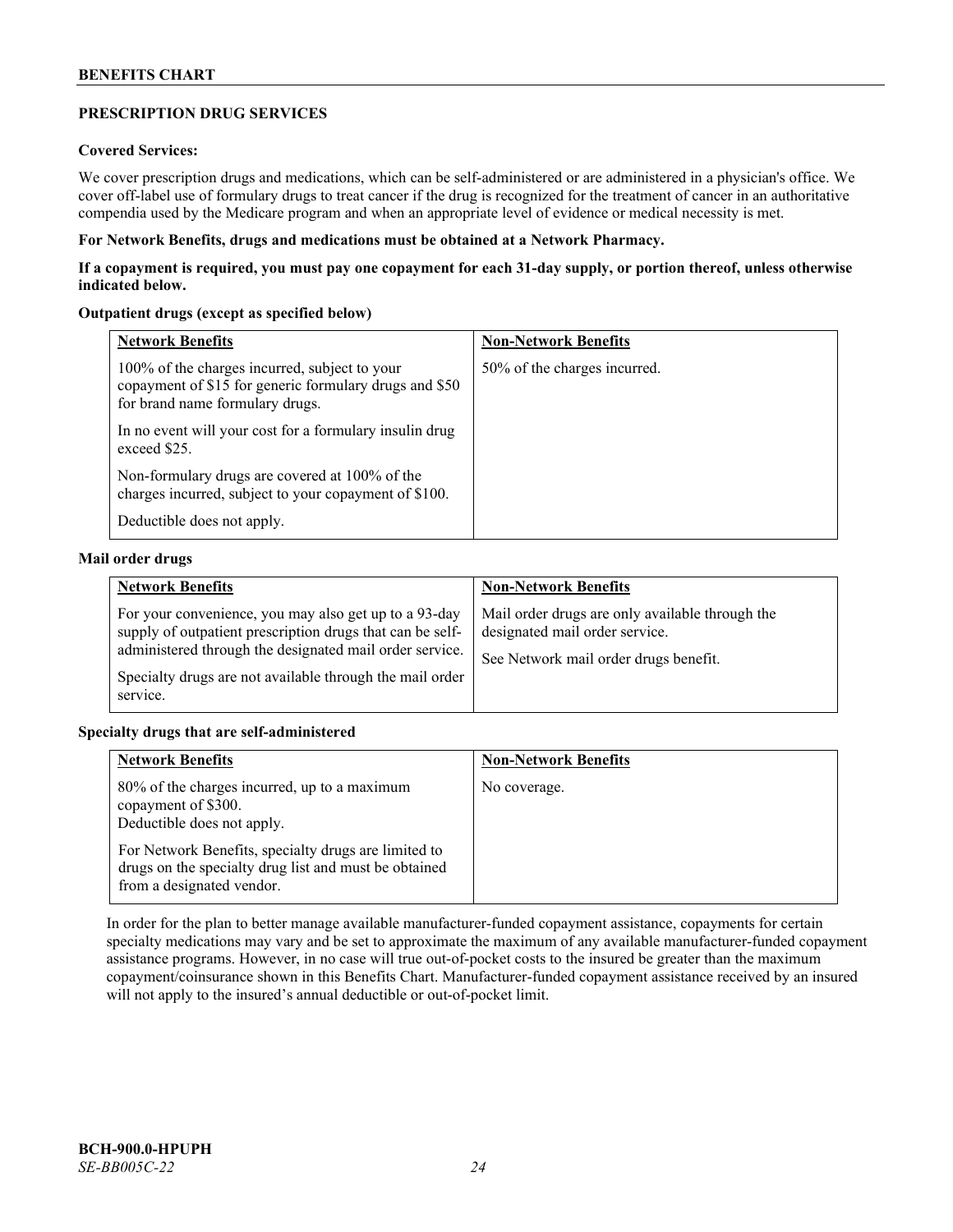# **Drugs for treatment of growth deficiency**

| <b>Network Benefits</b>                                                                                                                            | <b>Non-Network Benefits</b>  |
|----------------------------------------------------------------------------------------------------------------------------------------------------|------------------------------|
| 70% of the charges incurred.<br>Deductible does not apply.                                                                                         | 50% of the charges incurred. |
| For Network Benefits, growth deficiency drugs are<br>limited to drugs on the specialty drug list and must be<br>obtained from a designated vendor. |                              |

**Tobacco cessation drugs are covered for all FDA-approved tobacco cessation drugs (including over-the-counter drugs) for a minimum of 90 days.** Must be prescribed by a physician or legally authorized health care provider and purchased at a pharmacy.

| <b>Network Benefits</b>                                     | <b>Non-Network Benefits</b>  |
|-------------------------------------------------------------|------------------------------|
| 100% of the charges incurred.<br>Deductible does not apply. | 50% of the charges incurred. |

### **Contraceptive drugs**

| <b>Network Benefits</b>                                                                                                                                         | <b>Non-Network Benefits</b>  |
|-----------------------------------------------------------------------------------------------------------------------------------------------------------------|------------------------------|
| 100% of the charges incurred for formulary drugs.<br>Deductible does not apply.                                                                                 | 50% of the charges incurred. |
| If a physician requests that a non-formulary<br>contraceptive drug be dispensed as written, the drug<br>will be covered at 100%, not subject to the deductible. |                              |

**ACA preventive medications.** We cover preventive medications currently recommended by USPSTF with an A or B rating if they are prescribed by your medical provider and they are listed on our Commercial ACA Preventive Drug List. Preventive medications are subject to periodic review and modification. Changes would be effective in accordance with the federal rules and reflected in our current medical coverage criteria for preventive care services.

| <b>Network Benefits</b>                                     | <b>Non-Network Benefits</b>  |
|-------------------------------------------------------------|------------------------------|
| 100% of the charges incurred.<br>Deductible does not apply. | 50% of the charges incurred. |

**Limitations:**

- Certain drugs may require prior authorization as indicated on the formulary. We may require prior authorization for the drug and also the site where the drug will be provided. Certain drugs are subject to our utilization review process and quantity limits as indicated on our formulary.
- Certain non-formulary drugs require prior authorization. In addition, certain drugs may be subject to any quantity limits applied as part of our trial program. The trial drug program applies to new prescriptions for certain drugs which have high toxicity, low tolerance, high costs and/or high potential for waste. Trial drugs are indicated on the formulary and/or the specialty drug list. Your first fill of a trial drug may be limited to less than a month supply. If the drug is well tolerated and effective, you will receive the remainder of your first month supply.
- If an insured requests a brand name drug when there is a generic equivalent, the brand name drug will be covered up to the charge that would apply to the generic drug, minus any required copayment. If a physician requests that a brand name drug be dispensed as written, the drug will be paid at the non-formulary benefit.
- We may require insureds to try over-the-counter (OTC) drug alternatives before approving more costly formulary prescription drugs.
- Unless otherwise specified in the "Prescription Drug Services" section, you may receive up to a 31-day supply per prescription.
- A 93-day supply will be covered and dispensed only at pharmacies that participate in our extended day supply program.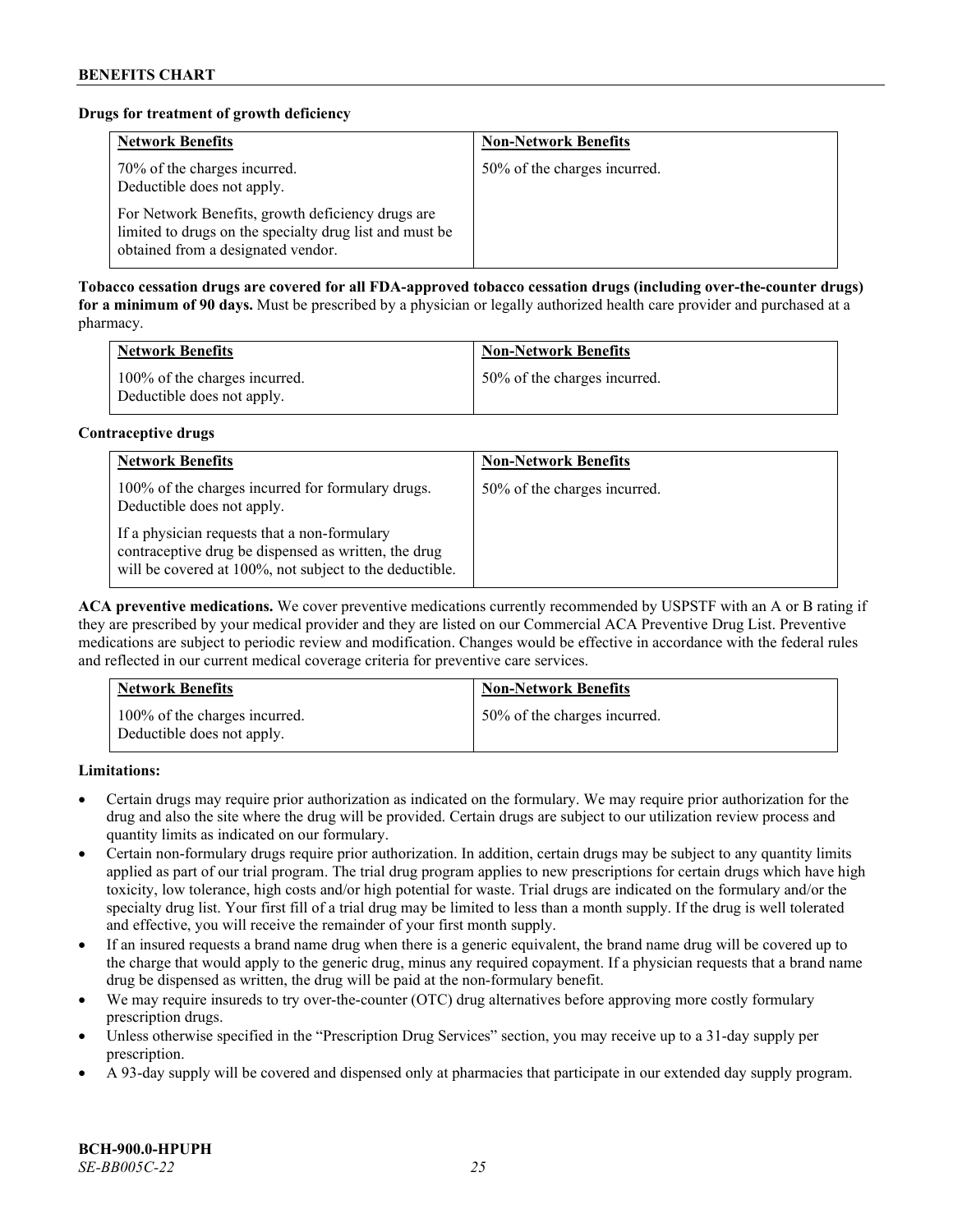- New prescriptions to treat certain chronic conditions are limited to a 31-day supply.
- No more than a 31-day supply of specialty drugs will be covered and dispensed at a time, unless it is a manufacturer supplied drug that cannot be split that supplies the insured with more than a 31-day supply.

# **Not Covered:**

- Replacement of prescription drugs, medications, equipment and supplies due to loss, damage or theft.
- Nonprescription (over the counter) drugs or medications, including, but not limited to, vitamins, supplements, homeopathic remedies, and non-FDA approved drugs, unless listed on the formulary and prescribed by a physician or legally authorized health care provider under applicable state and federal law. We cover off-label use of drugs to treat cancer as specified in the "Prescription Drug Services" section of this Benefits Chart. This exclusion does not include over-the-counter contraceptives for women as allowed under the Affordable Care Act when the insured obtains a prescription for the item. In addition, if the insured obtains a prescription, this exclusion does not include aspirin to prevent cardiovascular disease for men and women of certain ages; folic acid supplements for women who may become pregnant; fluoride chemoprevention supplements for children without fluoride in their water source; and iron supplements for children ages 6-12 months old who are at risk for anemia.
- All drugs used for sexual dysfunction.
- Fertility drugs.
- Medical cannabis.
- Drugs on the Excluded Drug List. The Excluded Drug List includes select drugs within a therapy class that are not eligible for coverage. This includes drugs that may be excluded for certain indications. The Excluded Drug List is available a[t HealthPartnersUnityPointHealth.com.](https://www.healthpartnersunitypointhealth.com/)
- Drugs that are newly approved by the FDA until they are reviewed and approved by HealthPartners UnityPoint Health Pharmacy and Therapeutics Committee.
- Medical devices approved by the FDA will not be covered under the "Prescription Drug Services" section unless they are on our formulary. Covered medical devices are generally submitted and reimbursed under your medical benefits.
- See "Services Not Covered" in the Group Certificate.

# **PREVENTIVE SERVICES**

# **Applicable definitions:**

**Routine preventive services** are routine healthcare services that include screenings, check-ups and counseling to prevent illness, disease or other health problems before symptoms occur.

**Diagnostic services** are services to help a provider understand your symptoms, diagnose illness and decide what treatment may be needed. They may be the same services that are listed as preventive services, but they are being used as diagnostic services. Your provider will determine if these services are preventive or diagnostic. These services are not preventive if received as part of a visit to diagnose, manage or maintain an acute or chronic medical condition, illness or injury. When that occurs, unless otherwise indicated below, standard deductibles, copayments or coinsurance apply.

# **Covered Services:**

We cover preventive services which meet any of the requirements under the Affordable Care Act (ACA) shown in the bulleted items below. These preventive services are covered at 100% under the network benefits with no deductible, copayments or coinsurance. If a preventive service is not required by the ACA and it is covered at a lower benefit level, it will be specified below. Preventive benefits mandated under the ACA are subject to periodic review and modification. Changes would be effective in accordance with the federal rules. Preventive services mandated by the ACA include:

- Evidence-based items or services that have in effect a rating of A or B in the current recommendations of the United States Preventive Services Task Force with respect to the individual;
- Immunizations for routine use in children, adolescents and adults that have in effect a recommendation from the Advisory Committee on Immunization Practices of the Centers for Disease Control and Prevention with respect to the individual;
- With respect to infants, children and adolescents, evidence-informed preventive care and screenings provided for in comprehensive guidelines supported by the Health Resources and Services Administration; and
- With respect to women, preventive care and screenings provided for in comprehensive guidelines supported by the Health Resources and Services Administration.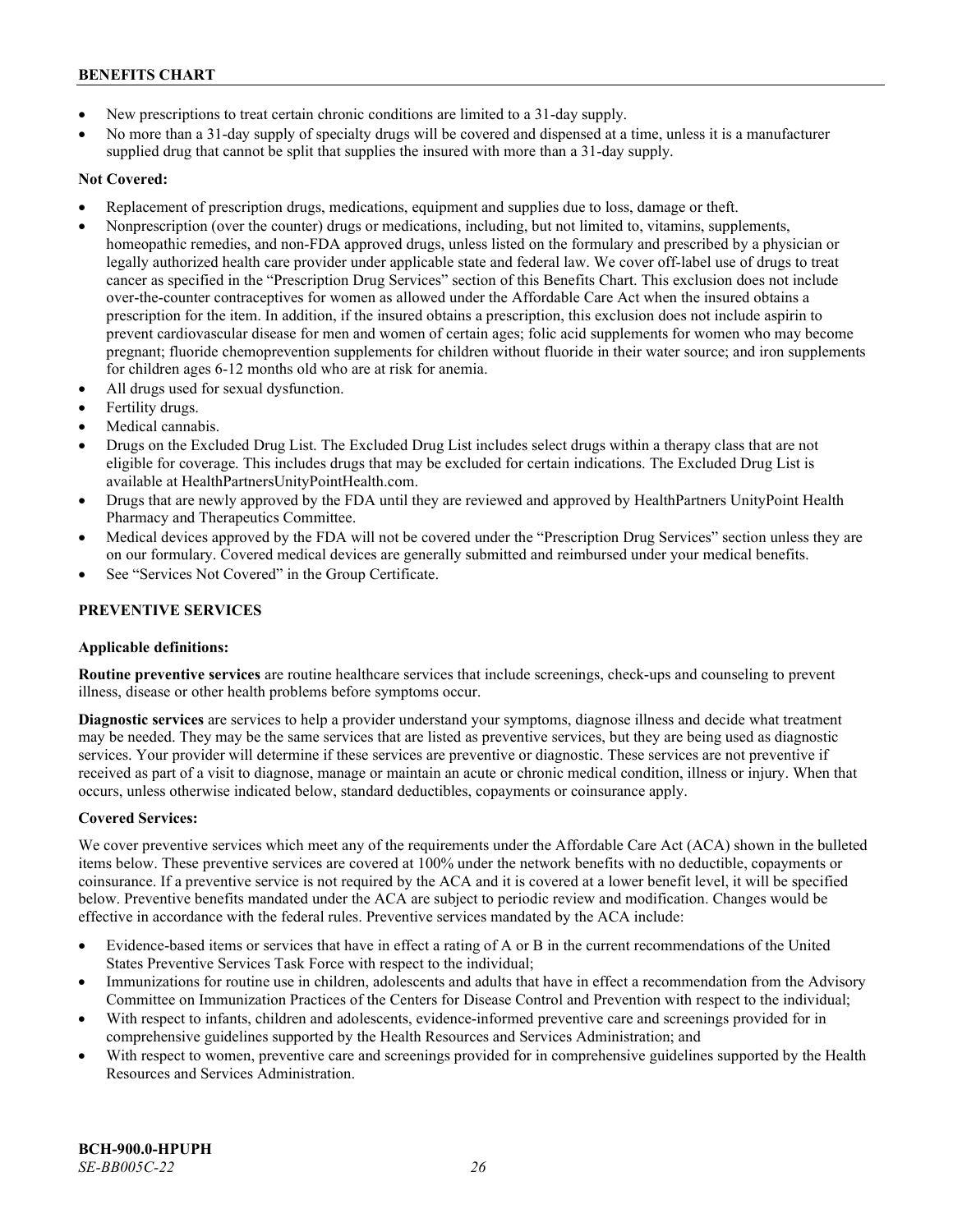Covered services are based on established medical policies, which are subject to periodic review and modification by the medical or dental directors. These medical policies (medical coverage criteria) are available by calling Member Services, or logging on to your account at [HealthPartnersUnityPointHealth.com.](https://www.healthpartnersunitypointhealth.com/)

### **ACA and state mandated preventive services are covered as follows:**

**Routine health exams and periodic health assessments.** A physician or health care provider will counsel you as to how often health assessments are needed based on age, sex and health status. This includes screening and counseling for tobacco use and all FDA approved tobacco cessation medications including over-the-counter drugs (as shown in the "Prescription Drug Services" section).

| <b>Network Benefits</b>                                     | <b>Non-Network Benefits</b>  |
|-------------------------------------------------------------|------------------------------|
| 100% of the charges incurred.<br>Deductible does not apply. | 50% of the charges incurred. |

**Child health supervision services.** This includes pediatric preventive services such as newborn screenings, appropriate immunizations (including HPV immunizations), developmental assessments and laboratory services appropriate to the age of the child from birth to 72 months and appropriate immunizations to age 18.

| <b>Network Benefits</b>                                     | <b>Non-Network Benefits</b>  |
|-------------------------------------------------------------|------------------------------|
| 100% of the charges incurred.<br>Deductible does not apply. | 50% of the charges incurred. |

### **Routine prenatal care and exams**

| <b>Network Benefits</b>                                     | <b>Non-Network Benefits</b>  |
|-------------------------------------------------------------|------------------------------|
| 100% of the charges incurred.<br>Deductible does not apply. | 50% of the charges incurred. |

**Routine postnatal care.** This includes health exams, assessments, education and counseling relating to the period immediately after childbirth.

| <b>Network Benefits</b>                                     | <b>Non-Network Benefits</b>  |
|-------------------------------------------------------------|------------------------------|
| 100% of the charges incurred.<br>Deductible does not apply. | 50% of the charges incurred. |

**Routine screening procedures for cancer.** This includes colorectal screening or other cancer screenings recommended by the USPSTF with an A or B rating. Women's preventive health services below describe additional routine screening procedures for cancer.

| Network Benefits                                            | <b>Non-Network Benefits</b>  |
|-------------------------------------------------------------|------------------------------|
| 100% of the charges incurred.<br>Deductible does not apply. | 50% of the charges incurred. |

**Professional voluntary family planning services.** This includes services to prevent or delay a pregnancy, including counseling and education. Services must be provided by a licensed provider.

| <b>Network Benefits</b>                                     | <b>Non-Network Benefits</b>  |
|-------------------------------------------------------------|------------------------------|
| 100% of the charges incurred.<br>Deductible does not apply. | 50% of the charges incurred. |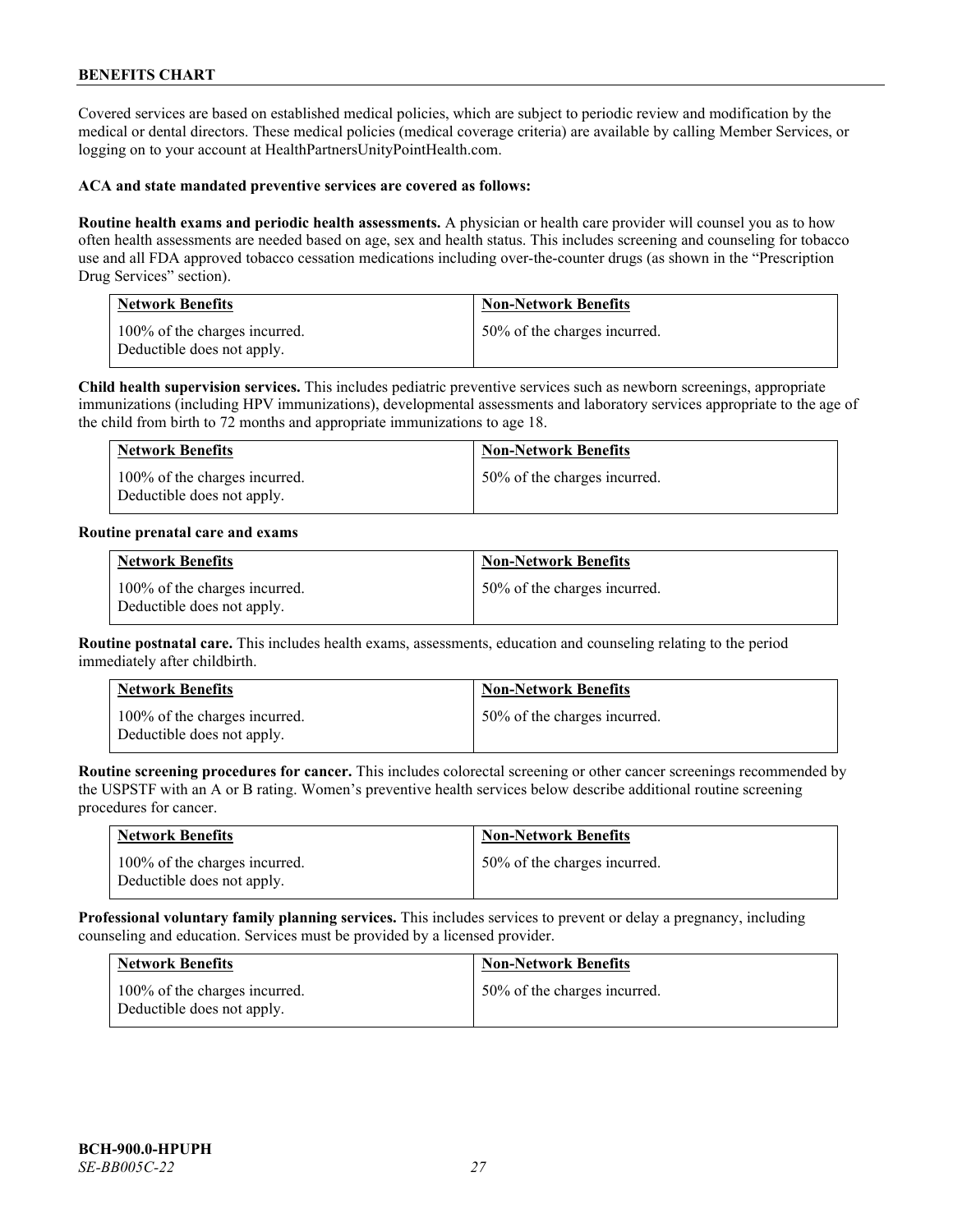### **Adult immunizations**

| <b>Network Benefits</b>                                     | <b>Non-Network Benefits</b>  |
|-------------------------------------------------------------|------------------------------|
| 100% of the charges incurred.<br>Deductible does not apply. | 50% of the charges incurred. |

**Women's preventive health services.** This includes mammograms, screenings for cervical cancer (pap smears), breast pumps, human papillomavirus (HPV) testing, counseling for sexually transmitted infections, counseling and screening for human immunodeficiency virus (HIV), and all FDA approved contraceptive methods as prescribed by a doctor, sterilization procedures, education and counseling (see the "Prescription Drug Services" section for coverage of oral contraceptive drugs). For women whose family history is associated with an increased risk for BRCA1 or BRCA2 gene mutations, we cover genetic counseling and BRCA screening without cost sharing, if appropriate and as determined by a physician.

| <b>Network Benefits</b>                                     | <b>Non-Network Benefits</b>  |
|-------------------------------------------------------------|------------------------------|
| 100% of the charges incurred.<br>Deductible does not apply. | 50% of the charges incurred. |

**Obesity screening and management.** We cover obesity screening and counseling for all ages during a routine preventive care exam. If you are age 18 or older and have a body mass index of 30 or more, we also cover intensive obesity management to help you lose weight. Your primary care doctor can coordinate these services.

| <b>Network Benefits</b>                                     | <b>Non-Network Benefits</b>  |
|-------------------------------------------------------------|------------------------------|
| 100% of the charges incurred.<br>Deductible does not apply. | 50% of the charges incurred. |

# **In addition to any ACA or state mandated preventive services referenced above, we cover the following eligible services:**

#### **Routine eye and hearing exams**

| <b>Network Benefits</b>                                     | <b>Non-Network Benefits</b>  |
|-------------------------------------------------------------|------------------------------|
| 100% of the charges incurred.<br>Deductible does not apply. | 50% of the charges incurred. |

**Ovarian cancer surveillance tests for women who are at risk. "At risk for ovarian cancer" means (1) having a family** history that includes any of the following: one or more first-degree or second-degree relatives with ovarian cancer, clusters of female relatives with breast cancer or nonpolyposis colorectal cancer; or (2) testing positive for BRCA1 or BRCA2 mutations. "Surveillance tests for ovarian cancer" means annual screening using: CA-125 serum tumor marker testing, transvaginal ultrasound, pelvic examination or other proven ovarian cancer screening tests currently being evaluated by the federal Food and Drug Administration or by the National Cancer Institute.

| <b>Network Benefits</b>                               | <b>Non-Network Benefits</b>                           |
|-------------------------------------------------------|-------------------------------------------------------|
| Coverage level is same as corresponding Network       | Coverage level is same as corresponding Non-Network   |
| Benefits, depending on type of service provided, such | Benefits, depending on type of service provided, such |
| as Diagnostic Imaging Services, Laboratory Services   | as Diagnostic Imaging Services, Laboratory Services   |
| Office Visits for Illness or Injury or Preventive     | Office Visits for Illness or Injury or Preventive     |
| Services.                                             | Services.                                             |

### **Limitations:**

• Services are not preventive if received as part of a visit to diagnose, manage or maintain an acute or chronic medical condition, illness or injury. When that occurs, unless otherwise indicated above, standard deductibles, copayments or coinsurance apply.

### **Not Covered:**

See "Services Not Covered" in the Group Certificate.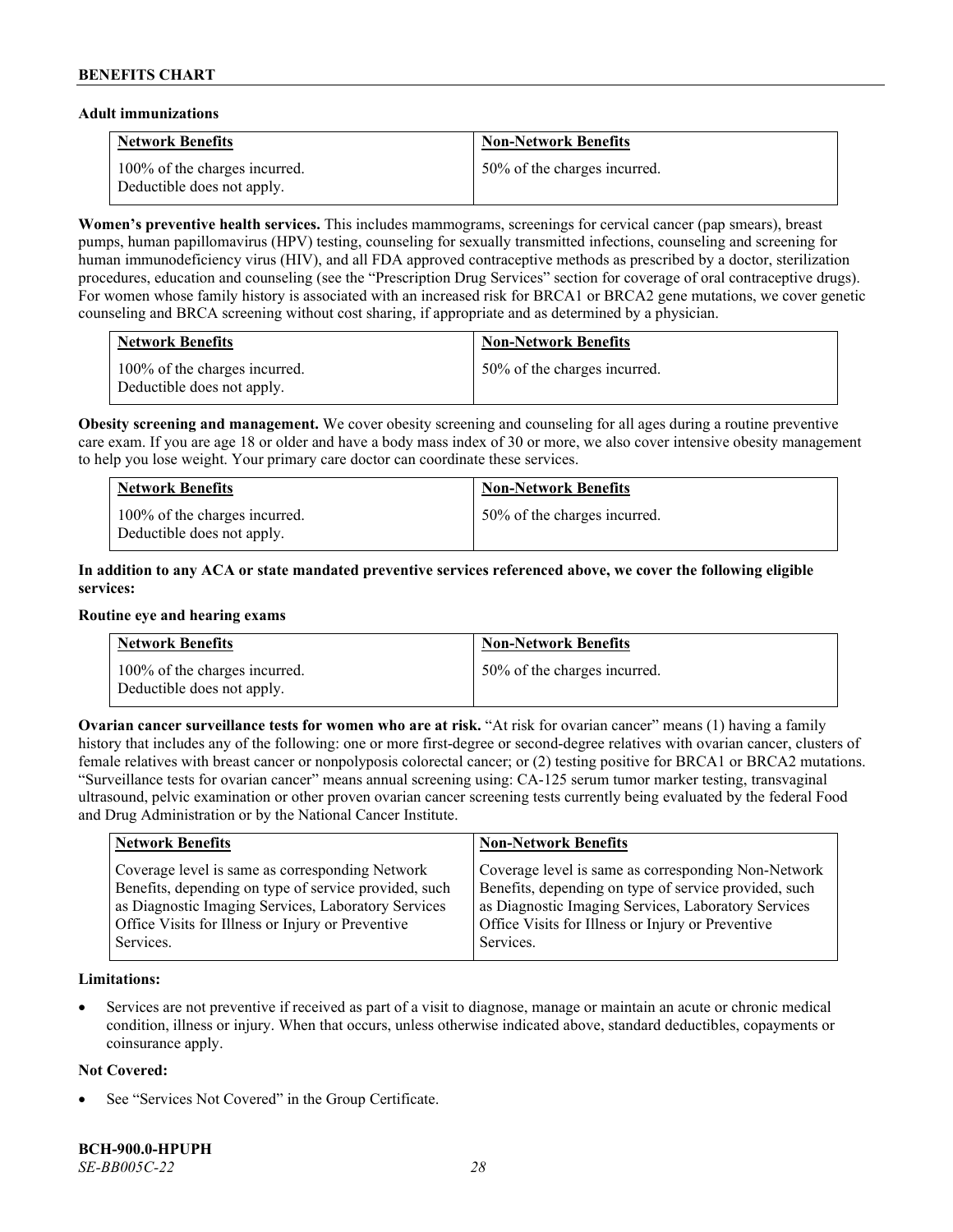# **TELEHEALTH/TELEMEDICINE SERVICES**

# **Definitions:**

**Telehealth, telemedicine, or virtual care.** This is a means of communication between a health care professional and a patient. This includes the use of secure electronic information, imaging, and communication technologies, including:

- interactive audio or audio-video
- interactive audio with store-and-forward technology
- chat-based and email-based systems
- physician-to-physician consultation
- patient education
- data transmission
- data interpretation
- digital diagnostics (algorithm-enabled diagnostic support)
- digital therapeutics (the use of personal health devices and sensors, either alone or in combination with conventional drug therapies, for disease prevention and management)

### Services can be delivered:

Synchronously: the patient and health care professional are engaging with one another at the same time; or Asynchronously: the patient and health care professional engage with each other at different points in time.

**Telephone visits.** Live, synchronous, interactive encounters over the telephone between a patient and a healthcare provider.

**E-visit or chat-based visits.** Asynchronous online or mobile app encounters to discuss a patient's personal health information, vital signs, and other physiologic data or diagnostic images. The healthcare provider reviews and delivers a consultation, diagnosis, prescription or treatment plan after reviewing the patient's visit information.

**UnityPoint Health Virtual Care:** This is a virtual consult that you may use to receive a diagnosis and treatment for a variety of medical issues through secure video on your computer or phone. You may access the Virtual Care website at [unitypointvirtualcare.org.](https://unitypointvirtualcare.org/landing.htm)

**Virtuwell®.** This is an online service for you to receive a diagnosis and treatment for certain conditions, such as a cold, flu, ear pain and sinus infections. You may access the Virtuwell website at [Virtuwell.com.](https://www.virtuwell.com/)

**Video visits.** Live, synchronous, interactive encounters using secure web-based video between a patient and a healthcare provider.

### **Covered Services:**

The Plan covers the following methods of receiving care for services that would be eligible under the Plan if the service were provided in person.

### **Scheduled telephone visits**

| <b>Network Benefits</b>                                                                                     | <b>Non-Network Benefits</b>  |
|-------------------------------------------------------------------------------------------------------------|------------------------------|
| 100% of the charges incurred, subject to your<br>copayment of \$25 per visit.<br>Deductible does not apply. | 50% of the charges incurred. |

# **E-visits**

### **UnityPoint Health Virtual Care – available a[t unitypointvirtualcare.org](http://www.unitypointvirtualcare.org/)**

| <b>Network Benefits</b>                                    | <b>Non-Network Benefits</b> |
|------------------------------------------------------------|-----------------------------|
| 100% of the charges incurred.<br>Deductible does not apply | Not applicable.             |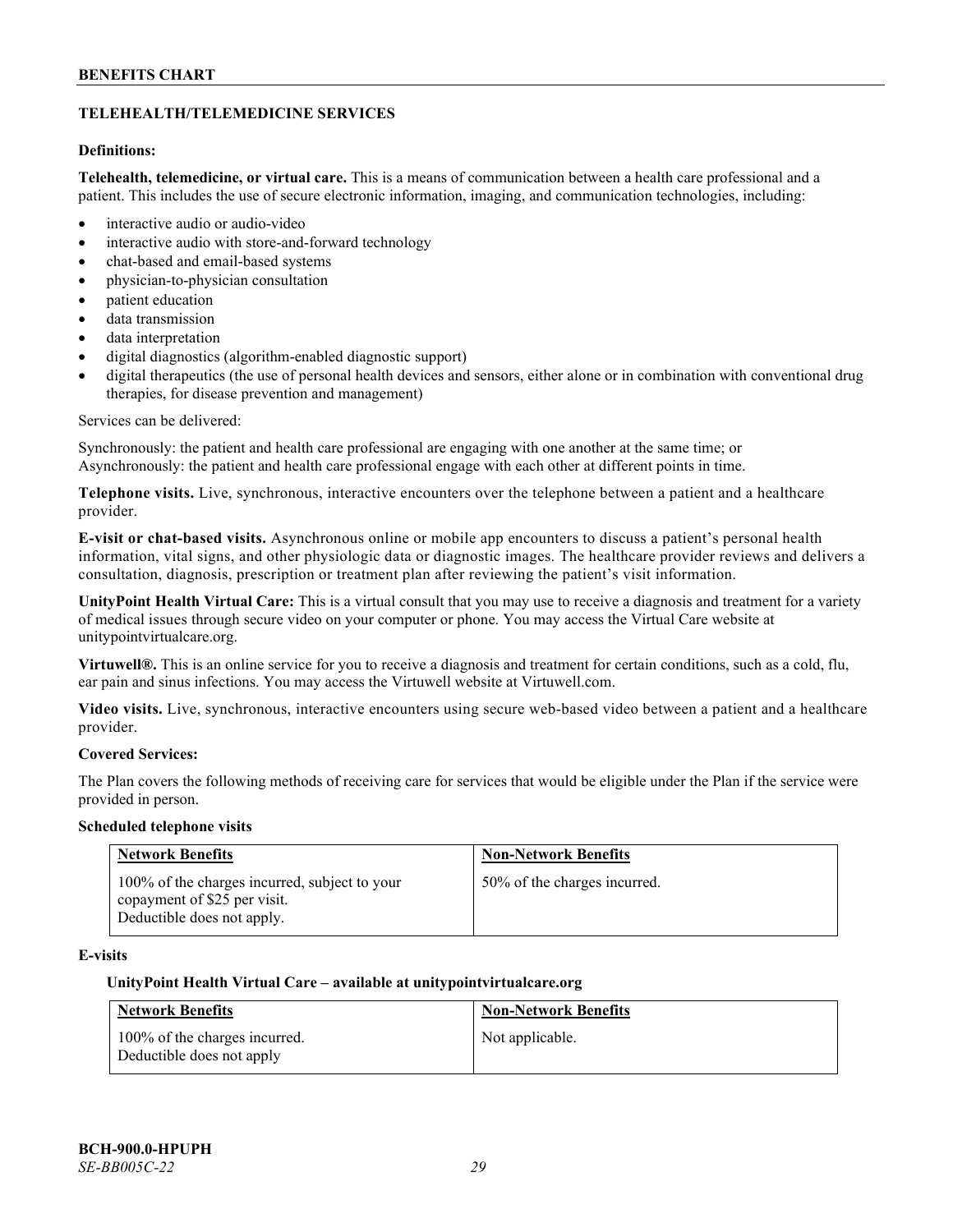# **Access to online care through Virtuwell at [Virtuwell.com](http://www.virtuwell.com/)**

| <b>Network Benefits</b>                                    | <b>Non-Network Benefits</b> |
|------------------------------------------------------------|-----------------------------|
| 100% of the charges incurred.<br>Deductible does not apply | Not applicable.             |

# **All other e-visits**

| <b>Network Benefits</b>                                                                                     | <b>Non-Network Benefits</b>  |
|-------------------------------------------------------------------------------------------------------------|------------------------------|
| 100% of the charges incurred, subject to your<br>copayment of \$25 per visit.<br>Deductible does not apply. | 50% of the charges incurred. |

### **Video visits**

| <b>Network Benefits</b>                                 | <b>Non-Network Benefits</b>                           |
|---------------------------------------------------------|-------------------------------------------------------|
| Coverage level is same as corresponding network         | Coverage level is same as corresponding Non-Network   |
| benefit, depending on type of service provided, such as | Benefits, depending on type of service provided, such |
| Office Visits for Illness or Injury, Inpatient or       | as Office Visits for Illness or Injury, Inpatient or  |
| Outpatient Hospital Services.                           | Outpatient Hospital Services.                         |

# **Not Covered:**

See "Services Not Covered" in the Group Certificate.

# **TRANSPLANT SERVICES**

### **Applicable definitions:**

**Autologous.** This is when the source of cells is from the individual's own marrow or stem cells.

**Allogeneic.** This is when the source of cells is from a related or unrelated donor's marrow or stem cells.

**Autologous bone marrow transplant.** This is when the bone marrow is harvested from the individual and stored. The patient undergoes treatment which includes tumor ablation with high-dose chemotherapy and/or radiation. The bone marrow is reinfused (transplanted).

**Allogeneic bone marrow transplant.** This is when the bone marrow is harvested from the related or unrelated donor and stored. The patient undergoes treatment which includes tumor ablation with high-dose chemotherapy and/or radiation. The bone marrow is reinfused (transplanted).

**Autologous/allogeneic stem cell support.** This is a treatment process that includes stem cell harvest from either bone marrow or peripheral blood, tumor ablation with high-dose chemotherapy and/or radiation, stem cell reinfusion, and related care. Autologous/allogeneic bone marrow transplantation and high dose chemotherapy with peripheral stem cell rescue/support are considered to be autologous/allogeneic stem cell support.

**Designated transplant center.** This is any health care provider, group or association of health care providers designated by us to provide services, supplies or drugs for specified transplants for our insureds.

**Transplant services.** This is transplantation (including retransplants) of the human organs or tissue listed below, including all related post-surgical treatment, follow-up care and drugs and multiple transplants for a related cause. Transplant services do not include other organ or tissue transplants or surgical implantation of mechanical devices functioning as a human organ, except surgical implantation of an FDA approved ventricular assist device (VAD) or total artificial heart, functioning as a temporary bridge to heart transplantation.

Prior authorization is required prior to consultation to support coordination of care and benefits.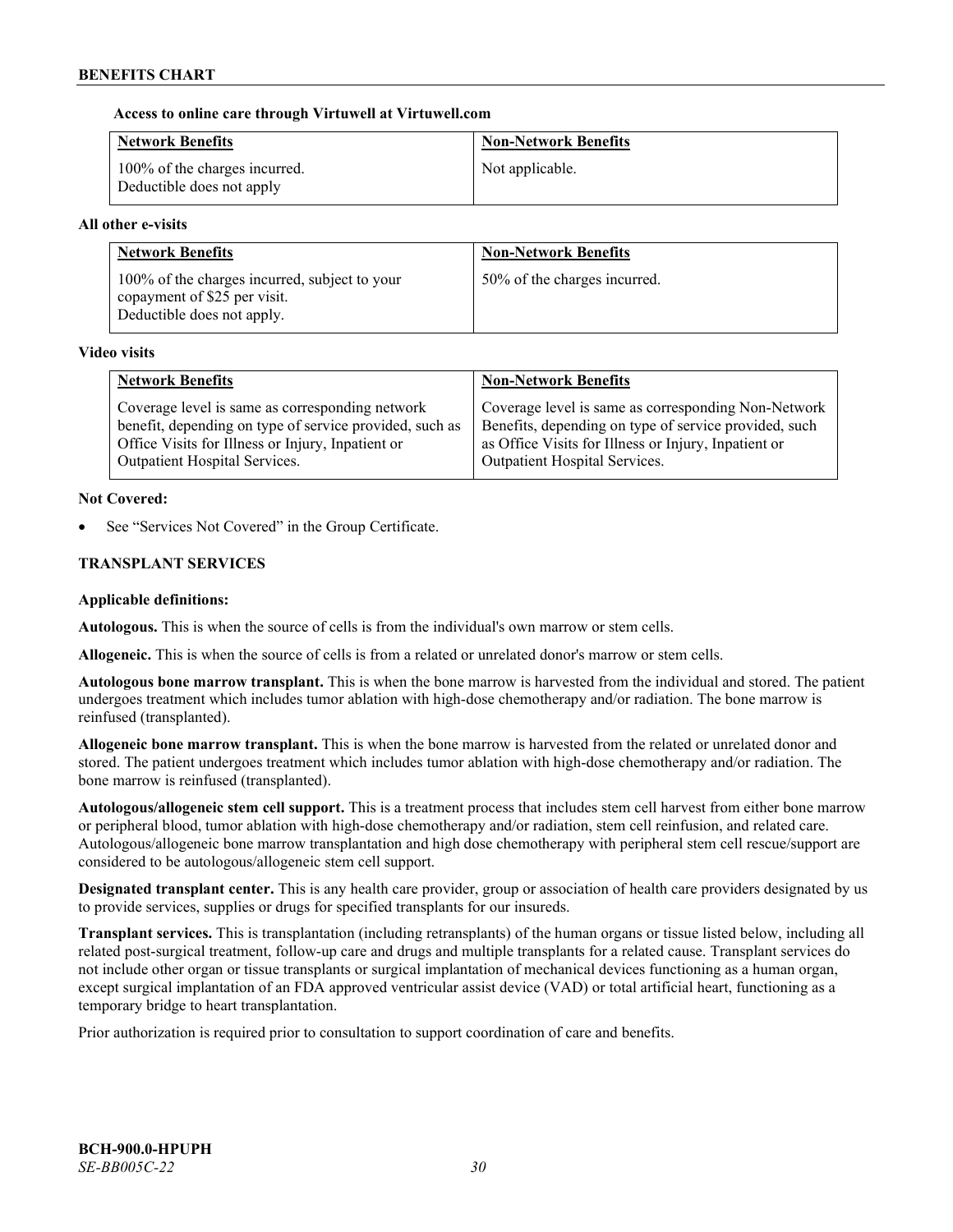# **Covered Services:**

We cover eligible transplant services (as defined above) while you are covered under this Benefits Chart. Transplants that will be considered for coverage are limited to the following:

- Kidney transplants for end-stage disease.
- Cornea transplants for end-stage disease.
- Heart transplants for end-stage disease.
- Lung transplants or heart/lung transplants for: (1) primary pulmonary hypertension; (2) Eisenmenger's syndrome; (3) endstage pulmonary fibrosis; (4) alpha 1 antitrypsin disease; (5) cystic fibrosis; and (6) emphysema.
- Liver transplants for: (1) biliary atresia in children; (2) primary biliary cirrhosis; (3) post-acute viral infection (including hepatitis A, hepatitis B antigen e negative and hepatitis C) causing acute atrophy or post-necrotic cirrhosis; (4) primary sclerosing cholangitis; (5) alcoholic cirrhosis; and (6) hepatocellular carcinoma.
- Allogeneic bone marrow transplants or peripheral stem cell support associated with high dose chemotherapy for: (1) acute myelogenous leukemia; (2) acute lymphocytic leukemia; (3) chronic myelogenous leukemia; (4) severe combined immunodeficiency disease; (5) Wiskott-Aldrich syndrome; (6) aplastic anemia; (7) sickle cell anemia; (8) non-relapsed or relapsed non-Hodgkin's lymphoma; (9) multiple myeloma; and (10) testicular cancer.
- Autologous bone marrow transplants or peripheral stem cell support associated with high-dose chemotherapy for: (1) acute leukemias; (2) non-Hodgkin's lymphoma; (3) Hodgkin's disease; (4) Burkitt's lymphoma; (5) neuroblastoma; (6) multiple myeloma; (7) chronic myelogenous leukemia; and (8) non-relapsed non-Hodgkin's lymphoma.
- Pancreas transplants for simultaneous pancreas-kidney transplants for diabetes, pancreas after kidney, living related segmental simultaneous pancreas kidney transplantation and pancreas transplant alone.

To receive Network Benefits, charges for transplant services must be incurred at a designated transplant center.

The transplant-related treatment provided, including expenses incurred for directly related donor services, shall be subject to and in accordance with the provisions, limitations, maximums and other terms of this Benefits Chart.

Medical and hospital expenses of the donor are covered only when the recipient is an insured and the transplant and directly related donor expenses have been prior authorized for coverage. Treatment of medical complications that may occur to the donor are not covered. Donors are not considered insureds, and are therefore not eligible for the rights afforded to insureds under the Group Certificate.

The list of eligible transplant services and coverage determinations are based on established medical policies, which are subject to periodic review and modifications by the medical director

| <b>Network Benefits</b>                          | <b>Non-Network Benefits</b>                          |  |
|--------------------------------------------------|------------------------------------------------------|--|
| See Network Inpatient Hospital Services benefit. | See Non-Network Inpatient Hospital Services benefit. |  |